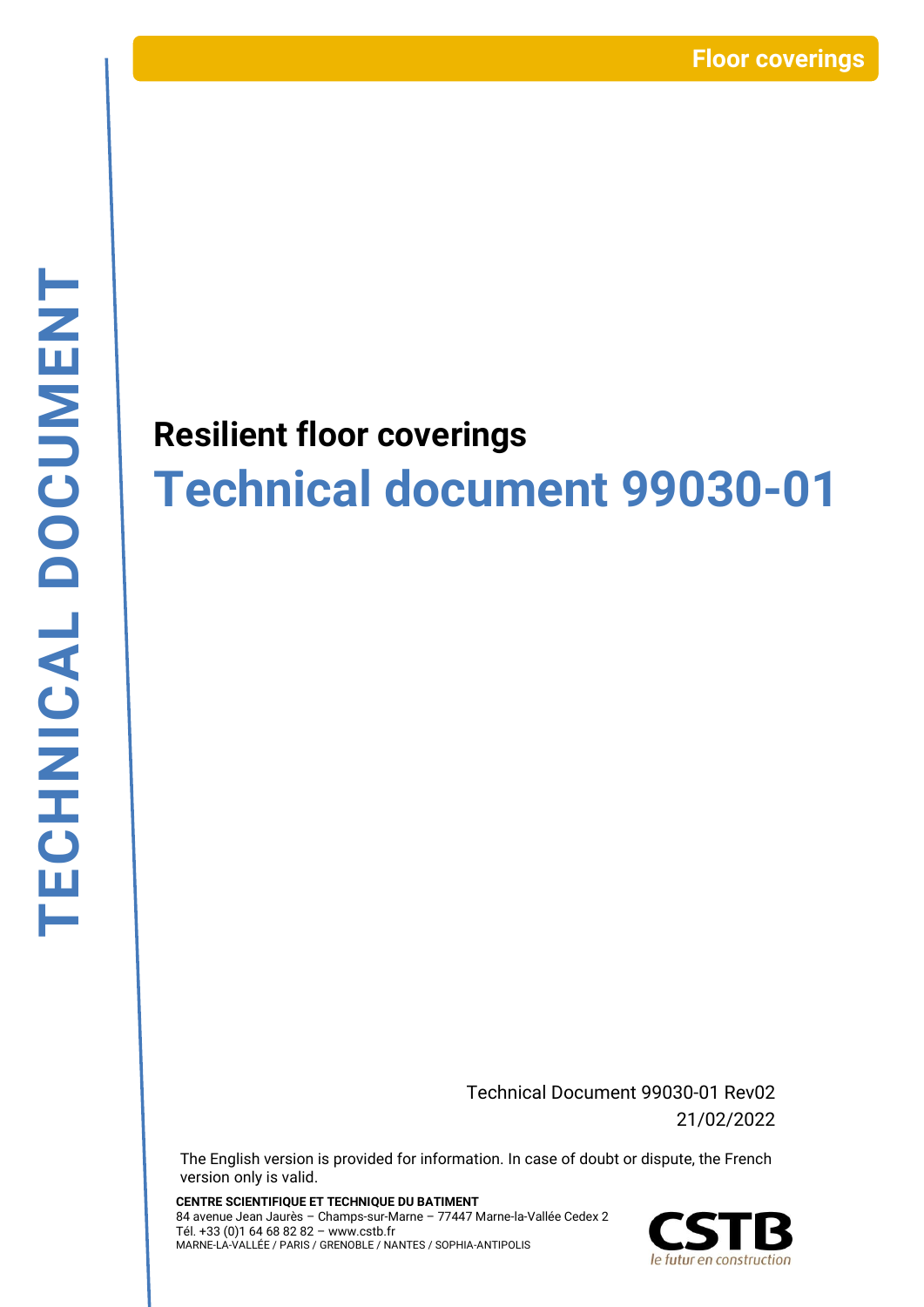The CSTB (Scientific and Technical Center for building), a public establishment supporting innovation in construction, has five key activities: research & expertise, evaluation, certification, testing and dissemination of knowledge, organised to meet the challenges of ecological and energy transition in the construction sector. Its field of competence covers construction materials, buildings and their integration into districts and cities. With over 900 employees, its subsidiaries and networks of national, European and international partners, the CSTB group works for all the stakeholders in the construction sector to push forward the quality and safety of buildings.

All reproduction or representation, complete or partial, by whatever means, of the pages published in this technical document and executed without the authorisation of the CSTB is illegal and constitutes a counterfeit. The only authorised exceptions are reproductions strictly reserved for the use of the typist and not for the purpose of any collective use; or analyses and short quotations required due to the scientific or information nature of the work in which they figure (article L.122-5 of the Intellectual Property Code). This document has been drawn up under the initiative and direction of the CSTB, which has brought together the opinions of all interested parties. © CSTB

Page 2/28

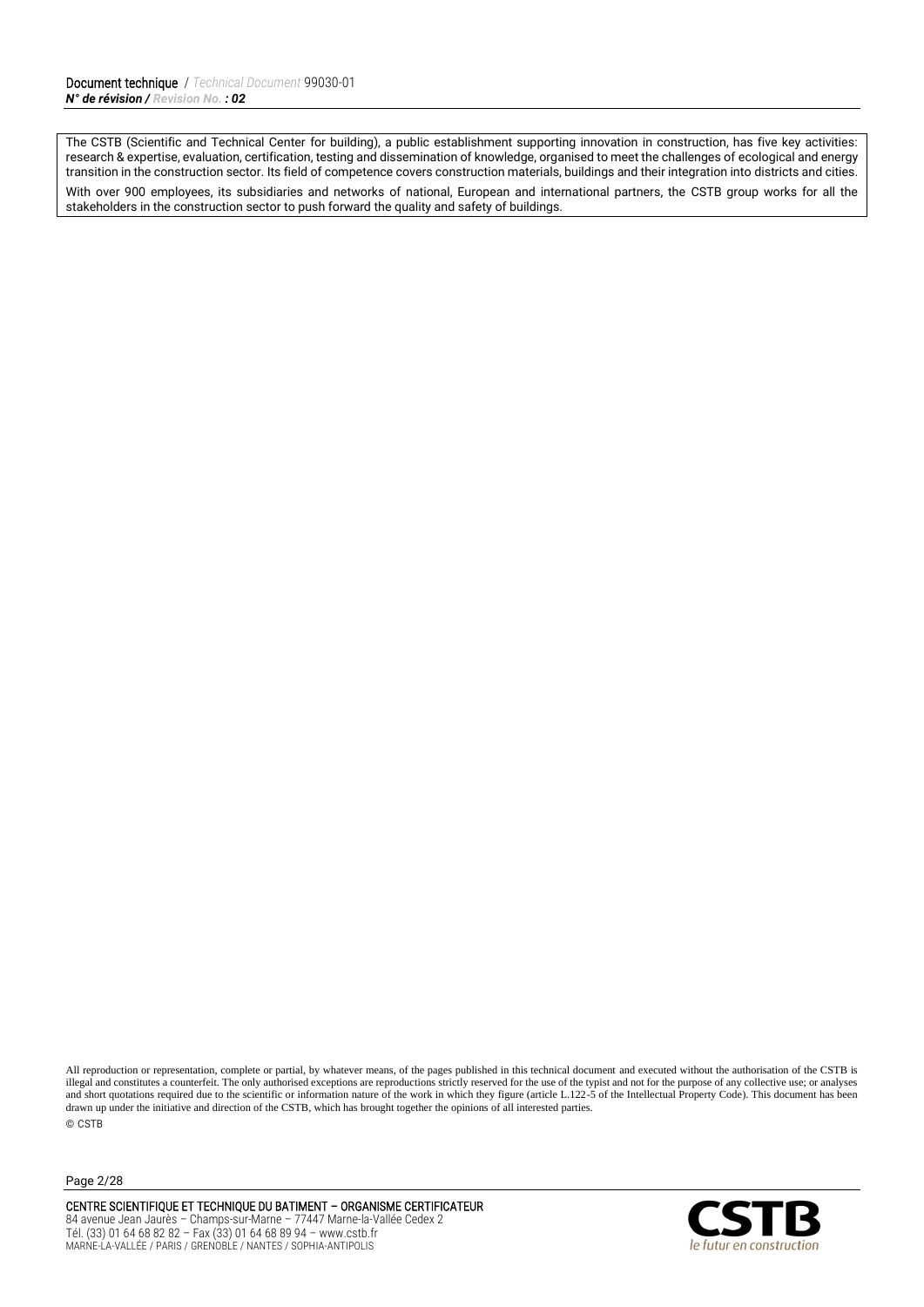# **MODIFICATION HISTORY**

| <b>Revision no.</b> | <b>Application</b><br>date | <b>Modifications</b>                                                                                                                           |
|---------------------|----------------------------|------------------------------------------------------------------------------------------------------------------------------------------------|
| 00                  | 2019/01/01                 | Update to the document presentation and reference.<br>Modification of particular testing methods.                                              |
| 01                  | 2021/04/16                 | <b>Update of document</b><br><b>Linoleum integration</b>                                                                                       |
| 02                  | 2022/02/21                 | For the whole document, adjustments and clarification are<br>added following the implementation of Linoleum family and<br>standards evolution. |

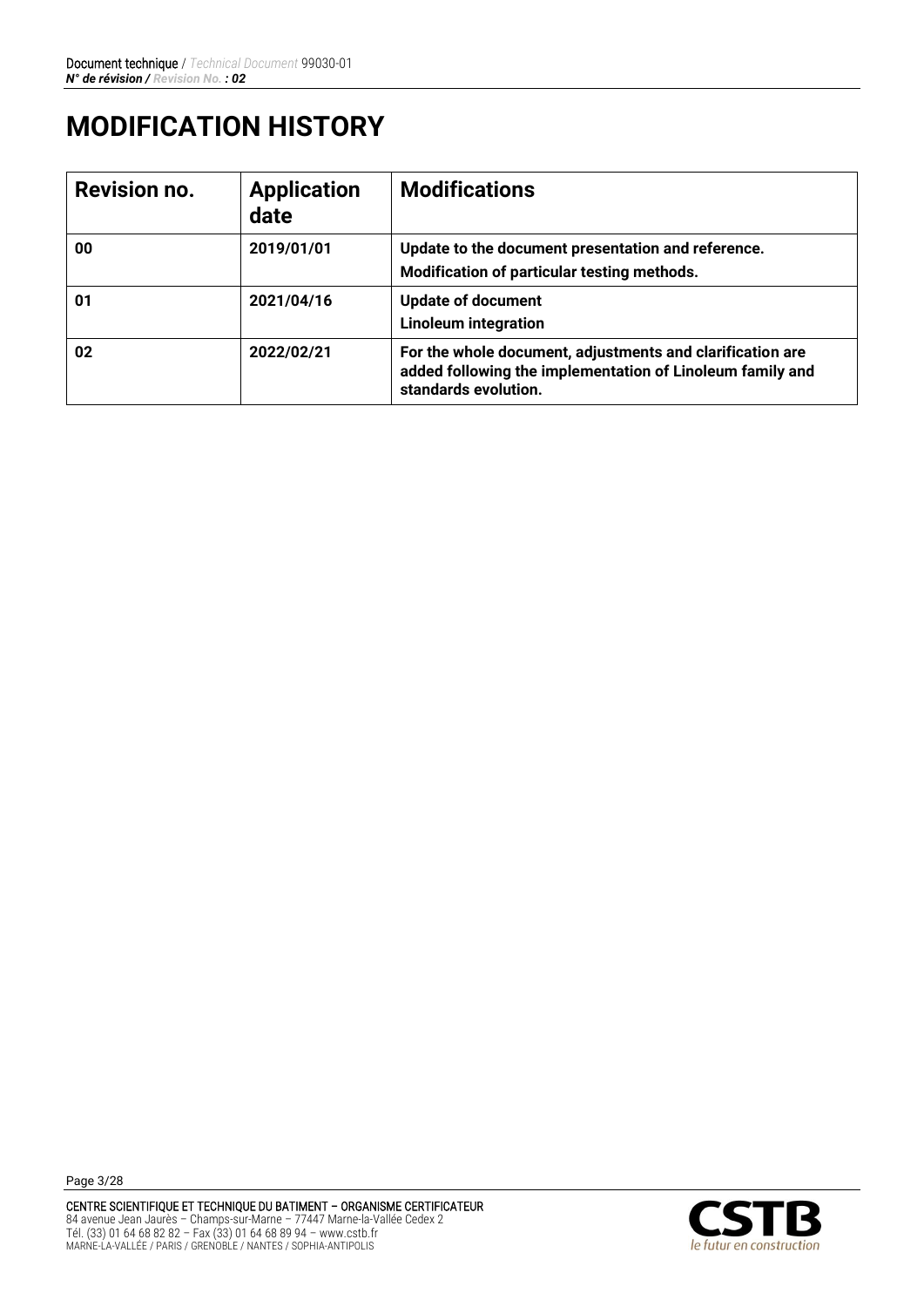# **Summary**

| 1              |     |       | PRECISION ON APPLIED STANDARDS FOR RESILIENT FLOOR COVERINGS 5                                                      |    |
|----------------|-----|-------|---------------------------------------------------------------------------------------------------------------------|----|
|                |     |       | 1.1 Classification requirements                                                                                     | 6  |
|                |     | 1.1.1 |                                                                                                                     |    |
|                |     | 1.1.2 |                                                                                                                     |    |
|                |     | 1.1.3 |                                                                                                                     |    |
|                |     | 1.1.4 |                                                                                                                     |    |
|                |     | 1.1.5 | Polyvinyl chloride floor coverings on jute backing or on polyester felt backing or on polyester felt with           |    |
|                |     | 1.1.6 |                                                                                                                     |    |
|                |     | 1.1.7 |                                                                                                                     |    |
|                |     | 1.1.8 | Tiles of agglomerated composition cork with polyvinyl chloride wear layer - NF EN 655 13                            |    |
|                |     | 1.1.9 |                                                                                                                     |    |
|                |     |       |                                                                                                                     |    |
|                |     |       | 1.2 Products with acoustic improvement ( $\Delta$ Lw and Ln,e,w)                                                    | 16 |
| $\overline{2}$ |     |       |                                                                                                                     |    |
|                | 2.1 |       | <b>General dispositions</b>                                                                                         | 17 |
|                |     |       | 2.2 Special dispositions with the standardised test methods                                                         | 17 |
| 3              |     |       |                                                                                                                     |    |
|                | 3.1 |       | Method M.1 - Determination of tensile strength                                                                      | 19 |
|                |     |       | 3.2 Method M.2 - Determination of the dimensional stability in submersion                                           | 20 |
|                |     |       | 3.3 Method M.3 - Determination of the spread of water                                                               | 21 |
|                |     |       | 3.4 Method M.4 - Determination of the lateral capillarity                                                           | 22 |
|                |     |       | 3.5 Method M.5 - Determination of the ball hardness                                                                 | 23 |
|                |     |       | 3.6 Method M.6 - Determination of the ball impact resistance                                                        | 24 |
|                |     |       | 3.7 Method M.7 – Determination of dimensional stability and curling after exposition to heat<br>for plank dimension | 26 |
|                |     |       | 3.8 Method M.8 - Determination of conventional pattern depth                                                        | 28 |

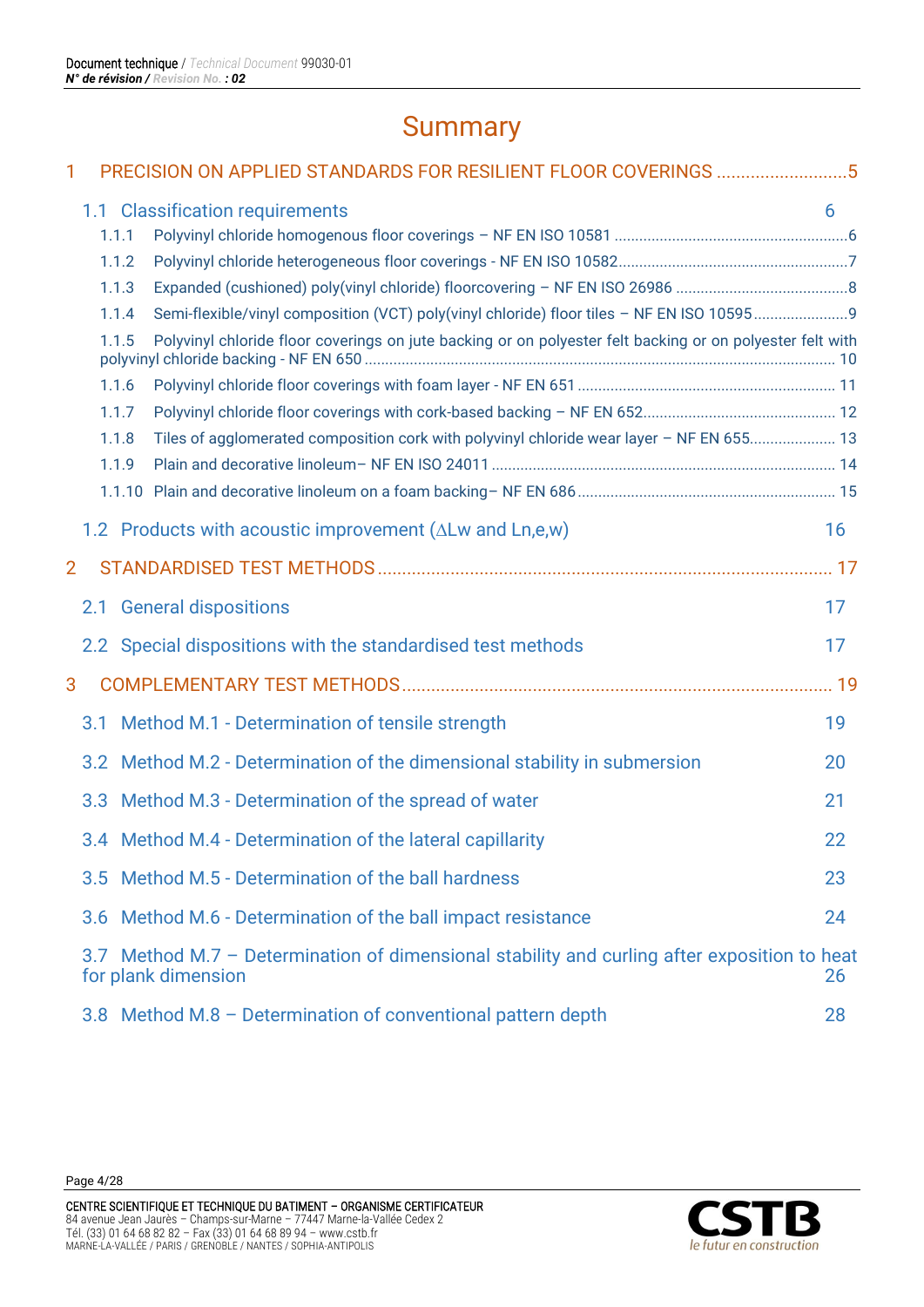# <span id="page-4-0"></span>1 Precision on applied standards for resilient floor coverings

Determination of the peel resistance (according to NF EN ISO 24345) for PVC floor coverings:

For poly vinyl chloride floor coverings, the low limit value for peel resistance is set at 35 N/50mm (individual value 25 N/50mm).

The conformity of product shall not be allowed if the peel value is strictly less than 35 N/50mm.

A test result of peel resistance with a value between 35 N/50mm and 50 N/50mm will be tested to the action of the castor chair (according to ISO 4918 – polyamide castor type H) for checking.

The conformity with product standard cannot be issued in this case.

#### Determination of the thickness of layers (according to NF EN ISO 24340):

#### **Presence of bubbles in the wear layer for PVC floor coverings:**

When two bubbles, larger than 0,30 mm inside the wear layer, are spaced by less than 10 mm (periphery to periphery), the thickness of the wear layer is reduced by the transversal dimension of the larger bubble between the two.

| е | Couche d'usure / Wear layer<br>Sous-couche nº 1 / Underlayer nº 1 | Lorsque les deux conditions suivantes sont réunies :<br>When this both following conditions are gathered:<br>$-L > 0,30$ mm;<br>$-8 < 10$ mm;                                                                                                                                      |
|---|-------------------------------------------------------------------|------------------------------------------------------------------------------------------------------------------------------------------------------------------------------------------------------------------------------------------------------------------------------------|
|   | Mousse ou semelle / Foam or Backing                               | On appliquera la formule suivante pour le calcul de l'épaisseur de la couche d'usure réelle :<br>We apply the following formula for calculating the real wear layer thickness:<br>Epaisseur de la couche d'usure réelle = e - $\Delta$<br>Real wear layer thickness = e - $\Delta$ |

Schéma 1 - Vue en coupe d'un revêtement de sol résilient<br>Schema 1 - View of a section of resilient floor covering

#### **Measurement of the wear layer thickness for PVC floor coverings:**

The measurement of layers is essential for concerned products families.

Therefore, if the measurement cannot be performed (ex: same layer colours, same aspect…), the manufacturer has to implement a way to distinguish the layers (ex: colour one of the layers).

The coating layer is not considered as part of the wear layer. Thus, it is not included in measurement of wear layer thickness.

#### **Linoleum floor coverings:**

When the measurement is made on a linoleum floor covering, if the composition of linoleum remains exactly the same for the whole thickness, it is considered as a monolayer linoleum. For this type, specifications on individual values of the surface layer are judged conform since the minimum required for the thickness is fully respected.

Concerning the surface layer measurement of multilayer linoleum, only the minimum of individual values is taken into account for the conformity of the product. Thus, the tolerance for individual values is: Nominal -0,10 mm.

Abrasion group classification requirements:

| Wear group                                                                                          |          |               |                    | M                  |  |
|-----------------------------------------------------------------------------------------------------|----------|---------------|--------------------|--------------------|--|
| Volume loss<br>$Fv$ (mm <sup>3</sup> )                                                              | EN 660-2 | $Fv \leq 2.0$ | $2,0 < Fv \le 4,0$ | $4.0 < Fv \le 7.5$ |  |
| Floor coverings with a transparent wear layer are a priori group T and do not need to<br>be tested. |          |               |                    |                    |  |

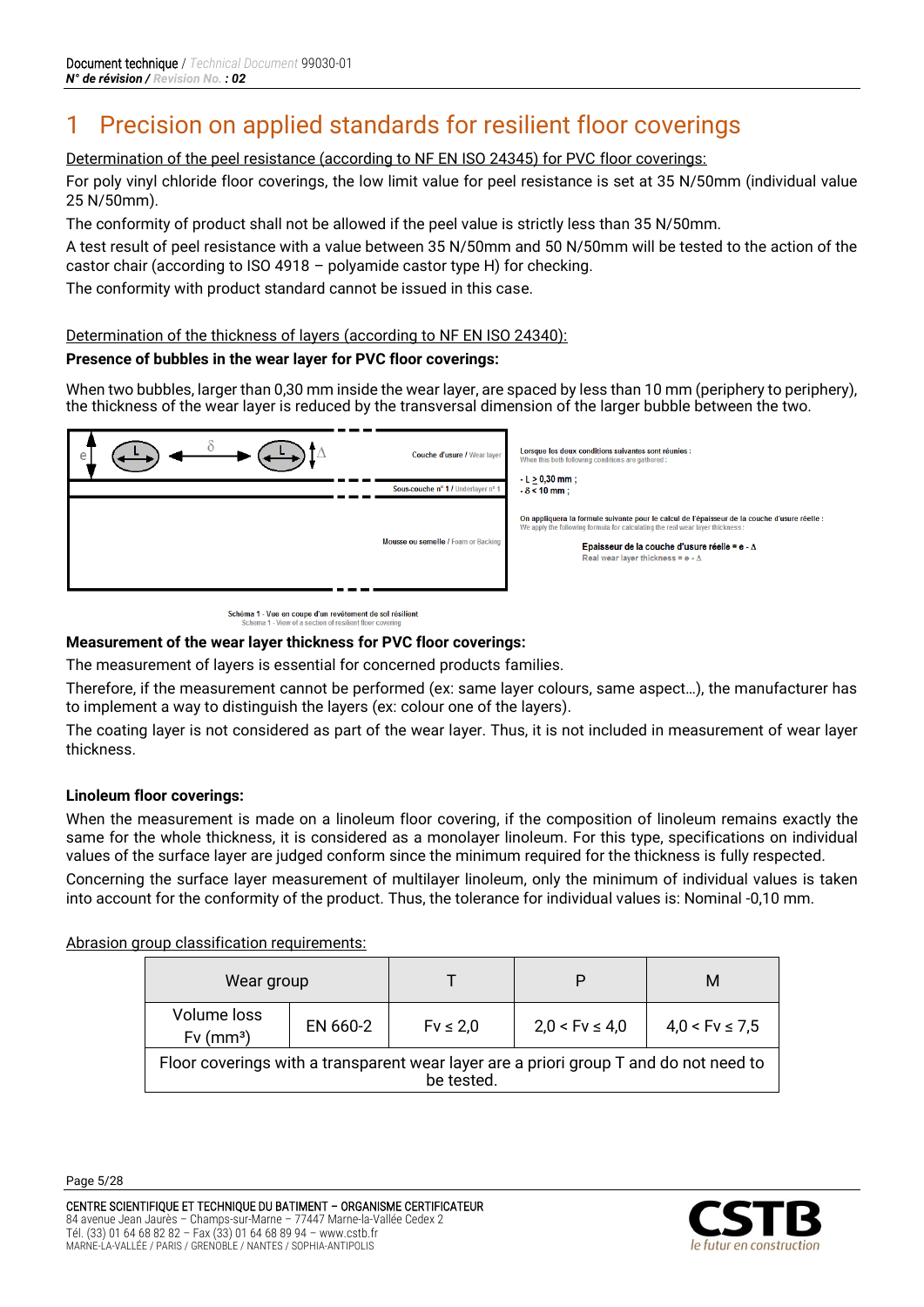# <span id="page-5-0"></span>1.1 Classification requirements

### <span id="page-5-1"></span>1.1.1 Polyvinyl chloride homogenous floor coverings – NF EN ISO 10581

|                         |                      | UPEC classification     |                         |                                             |                      |  |
|-------------------------|----------------------|-------------------------|-------------------------|---------------------------------------------|----------------------|--|
|                         | <b>Methods</b>       |                         | U3P <sub>2</sub>        | <b>U3P3</b>                                 | U4P3                 |  |
| Wear group              |                      | Total thickness (in mm) |                         |                                             |                      |  |
| $TYPE I + T$ , P ou M   | NF EN ISO            | 1,5                     | 1,5                     | 2,0                                         | 2,0                  |  |
| TYPE $II + T$ , P ou M  | 24346                | 1,5                     | 1,5                     | 2,0                                         | 2,0                  |  |
| TYPE III or other cases |                      | 1,5                     | 2,0                     | 2,0                                         | 2,5                  |  |
| Tensile strength        | Method M.1           |                         | Average pulling module: | $\geq 40$ N/50 mm                           | $\geq 70 N/50$<br>mm |  |
|                         |                      |                         | For a lengthening of:   | 1%                                          |                      |  |
| Residual indentation    | NF EN ISO<br>24343-1 | $\leq 0.10$ mm          |                         |                                             |                      |  |
| Castor chair            | ISO 4918             |                         |                         | No disturbance with type H polyamide wheels |                      |  |

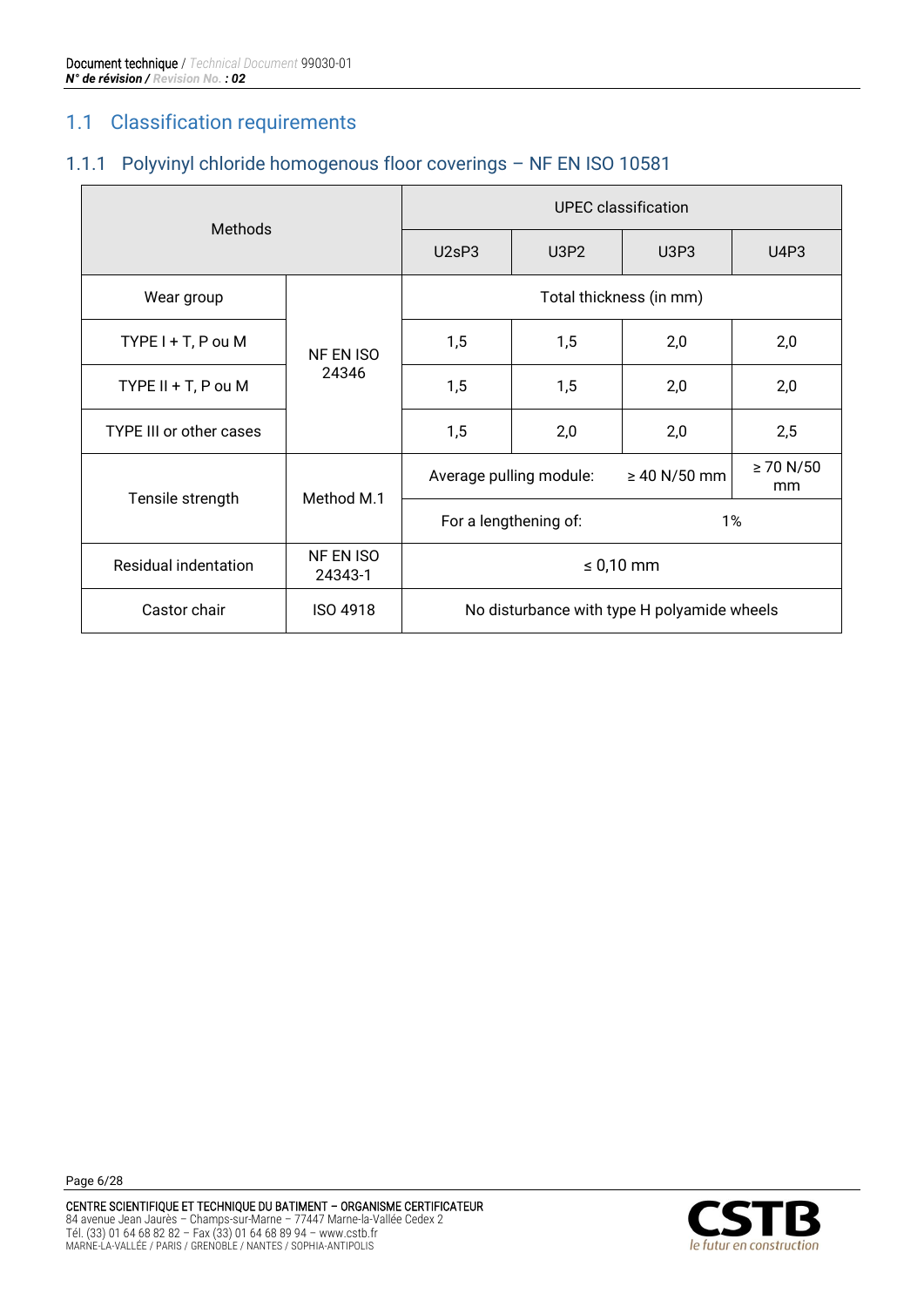#### <span id="page-6-0"></span>1.1.2 Polyvinyl chloride heterogeneous floor coverings - NF EN ISO 10582

| Methods                          |                        | <b>UPEC</b> classification         |                                 |                                |                                             |             |             |
|----------------------------------|------------------------|------------------------------------|---------------------------------|--------------------------------|---------------------------------------------|-------------|-------------|
|                                  |                        | <b>U2P2</b>                        | U <sub>2</sub> sP <sub>2</sub>  | U <sub>2</sub> sP <sub>3</sub> | <b>U3P2</b>                                 | <b>U3P3</b> | <b>U4P3</b> |
| Wear group                       | <b>NF EN ISO 24346</b> |                                    | Minimum total thickness (in mm) |                                |                                             |             |             |
| TYPE I - TYPE II                 |                        |                                    | 1,5                             |                                | 2,0                                         |             |             |
| Wear group                       |                        |                                    |                                 |                                | Minimum wear layer thickness (in mm)        |             |             |
| $TYPEI + T$                      | <b>NF EN ISO 24340</b> | 0,20                               |                                 | 0,30                           | 0,40                                        | 0,55        | 0,70        |
| $TYPE I + P$                     |                        | 0,35                               |                                 | 0,45                           | 0,55                                        | 0,70        | 1,00        |
| TYPE II or other<br>cases        |                        | 0,50                               | 0,65                            |                                | 0,80                                        | 1,00        | 1,50        |
| Wear group                       |                        | Conventional pattern depth (in mm) |                                 |                                |                                             |             |             |
| $TYPEI + T$                      | Method M.8             | 0,08                               |                                 | 0,12                           | 0,16                                        | 0,22        | 0,28        |
| $TYPE I + P$                     |                        | 0,12                               |                                 | 0,16                           | 0,20                                        | 0,26        | 0,32        |
| <b>TYPE II or other</b><br>cases |                        | 0,18                               |                                 | 0,24                           | 0,30                                        | 0,40        | 0,48        |
| Residual<br>indentation          | NF EN ISO<br>24343-1   | $\leq 0.10$ mm                     |                                 |                                |                                             |             |             |
| Castor chair                     | <b>ISO 4918</b>        |                                    |                                 |                                | No disturbance with type H polyamide wheels |             |             |

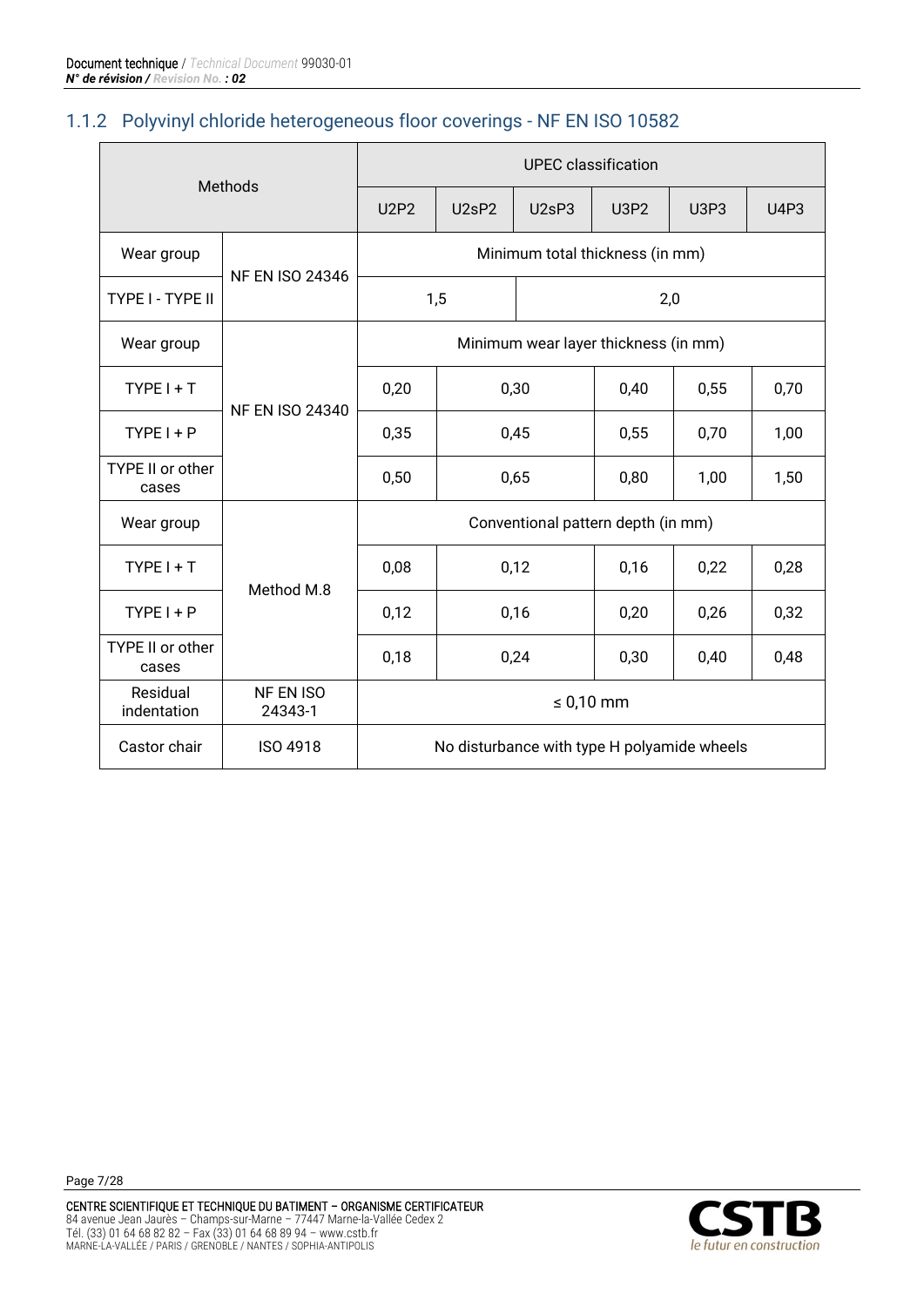#### <span id="page-7-0"></span>1.1.3 Expanded (cushioned) poly(vinyl chloride) floorcovering – NF EN ISO 26986

| <b>Methods</b>                                               |                        | UPEC classification                    |                                                               |                                                |  |
|--------------------------------------------------------------|------------------------|----------------------------------------|---------------------------------------------------------------|------------------------------------------------|--|
|                                                              |                        | U2sP2<br>U3P2                          |                                                               | U3P3                                           |  |
| Minimum Wear layer<br>thickness                              | <b>NF EN ISO 24340</b> | $0,25$ mm                              | $0,35$ mm                                                     | $0,50$ mm                                      |  |
| Peel resistance                                              | <b>NF EN ISO 24345</b> | Average                                |                                                               | $\geq 50$ N/50 mm                              |  |
|                                                              |                        | Individual values<br>$\geq$ 40 N/50 mm |                                                               |                                                |  |
| Residual indentation                                         | NF EN ISO 24343-1      | $\leq 0.35$ mm                         | $\leq 0.20$ mm                                                |                                                |  |
| <b>Effect of simulated</b><br>movement of a<br>furniture leg | <b>NF EN ISO 16581</b> |                                        | Foot of 32 kg and 0,1 mm edge<br>Foot of 100 kg and 2 mm edge | Foot of 100 kg and<br>0,1 mm edge              |  |
| Castor chair                                                 | <b>ISO 4918</b>        |                                        |                                                               | No disturbance with polyamide wheels<br>type H |  |

| <b>Methods</b> |                                        |            |                                                    | <b>UPEC</b> classification                          |
|----------------|----------------------------------------|------------|----------------------------------------------------|-----------------------------------------------------|
|                |                                        |            | E <sub>2</sub>                                     | $E_3$                                               |
|                | Spreading of water                     |            |                                                    | Spread time until one of the edges of the specimen: |
|                |                                        | Method M.3 | > 16 hours                                         | $\geq$ 7 days                                       |
|                | Dimensional stability in<br>submersion |            | Variation of length $\leq$ 0,3% in both directions |                                                     |
| <b>Tiles</b>   | <b>Sizes</b>                           |            |                                                    | Size of each sides $\geq$ 400 mm                    |
|                | Weld                                   |            |                                                    | With hot welding                                    |

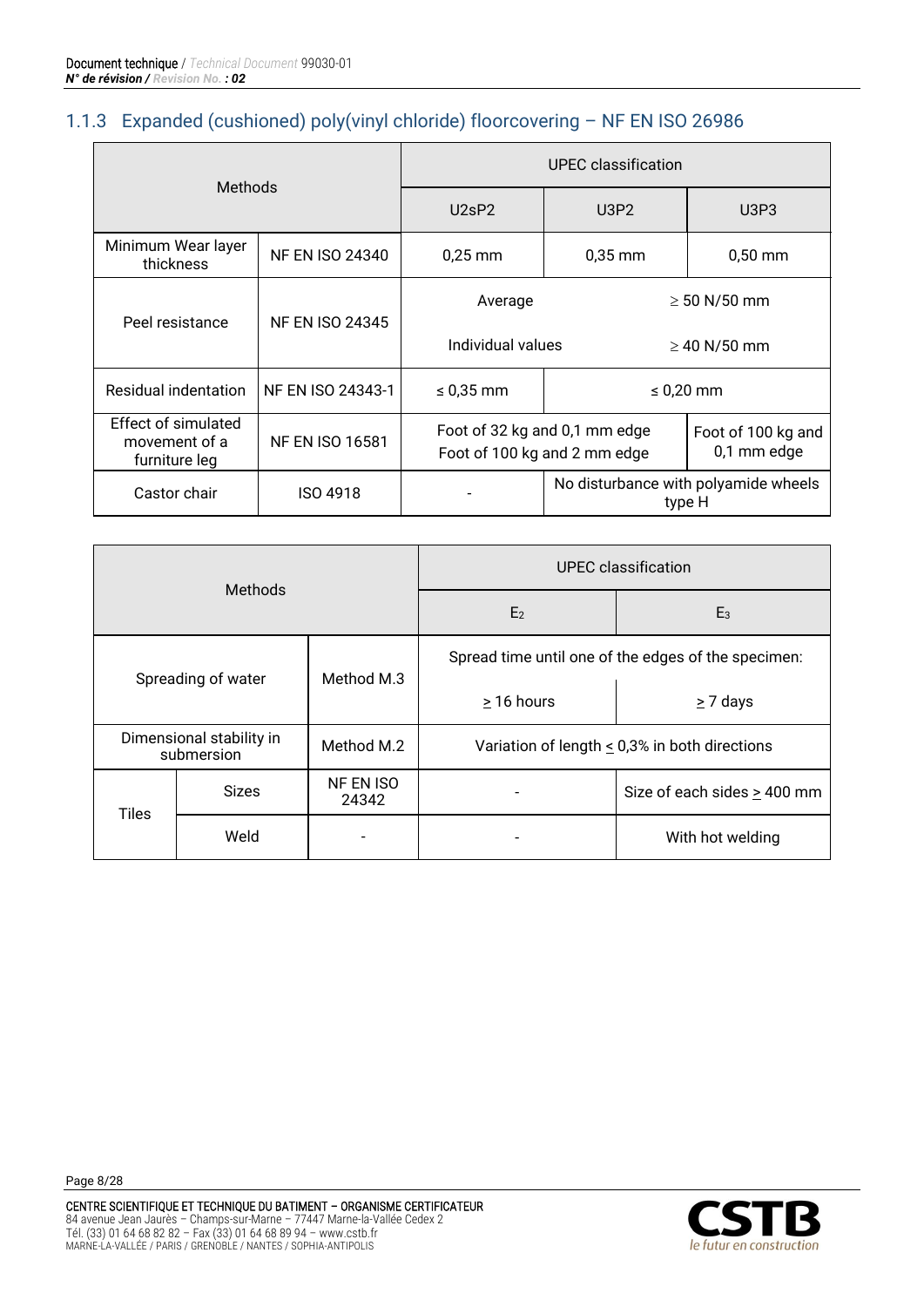#### <span id="page-8-0"></span>1.1.4 Semi-flexible/vinyl composition (VCT) poly(vinyl chloride) floor tiles – NF EN ISO 10595

| <b>Methods</b>                                                                              |                 | UPEC classification |                                |                                                                 |                                                    |                |
|---------------------------------------------------------------------------------------------|-----------------|---------------------|--------------------------------|-----------------------------------------------------------------|----------------------------------------------------|----------------|
|                                                                                             |                 | U2P2                | U <sub>2</sub> sP <sub>2</sub> | U3P2                                                            | U3P3                                               | U4P3           |
| Conventional pattern depth                                                                  | Method M.8      |                     |                                | Visual preservation for thickness loss (in mm):                 |                                                    |                |
|                                                                                             |                 |                     |                                | 0,40                                                            | 0,52                                               | 0,64           |
| Ball hardness at 25°C                                                                       |                 |                     |                                |                                                                 |                                                    |                |
| Indentation after 1 min E1<br>$\bullet$                                                     |                 |                     |                                | $E_1 \le 0,30$ mm                                               |                                                    |                |
| Differential indentation $E_{10}$<br>$\bullet$<br>$-E_1(E_{10} = \text{indentation after})$ | Method M.5      |                     | E <sub>1</sub>                 | $0,10$ mm<br>$0,22$ mm                                          | $E_{10} - E_1$<br>$\leq 0.05$ mm<br>$\leq$ 0,12 mm |                |
| $10 \text{ min}$ )                                                                          |                 |                     |                                | $0,30$ mm<br>With linear interpretation between the results     | $\leq$ 0,14 mm                                     |                |
| Ball hardness at 46°C                                                                       |                 |                     |                                |                                                                 |                                                    |                |
| Indentation after 30 sec<br>٠                                                               |                 |                     | $\leq$ 0,80 mm                 |                                                                 |                                                    | $\leq$ 0,65 mm |
| Impact ball                                                                                 | Method M.6      |                     |                                | L (length of splits) $\leq$ 20 mm for at least 7 specimens of 9 |                                                    |                |
| height of drop (in mm)                                                                      |                 | 125                 | 175                            | 200                                                             | 240                                                | 400            |
| Castor chair                                                                                | <b>ISO 4918</b> |                     |                                |                                                                 | No disturbance with polyamide<br>wheels type H     |                |

| <b>Methods</b>                         |            | UPEC classification                                                          |
|----------------------------------------|------------|------------------------------------------------------------------------------|
|                                        |            | E <sub>2</sub>                                                               |
| Dimensional stability in<br>submersion |            | thickness of 1,6 mm<br>variation of length $\leq$ 0,15 % in both directions  |
|                                        | Method M.2 | thickness 2 to 3,2 mm<br>variation of length $\leq$ 0,10% in both directions |

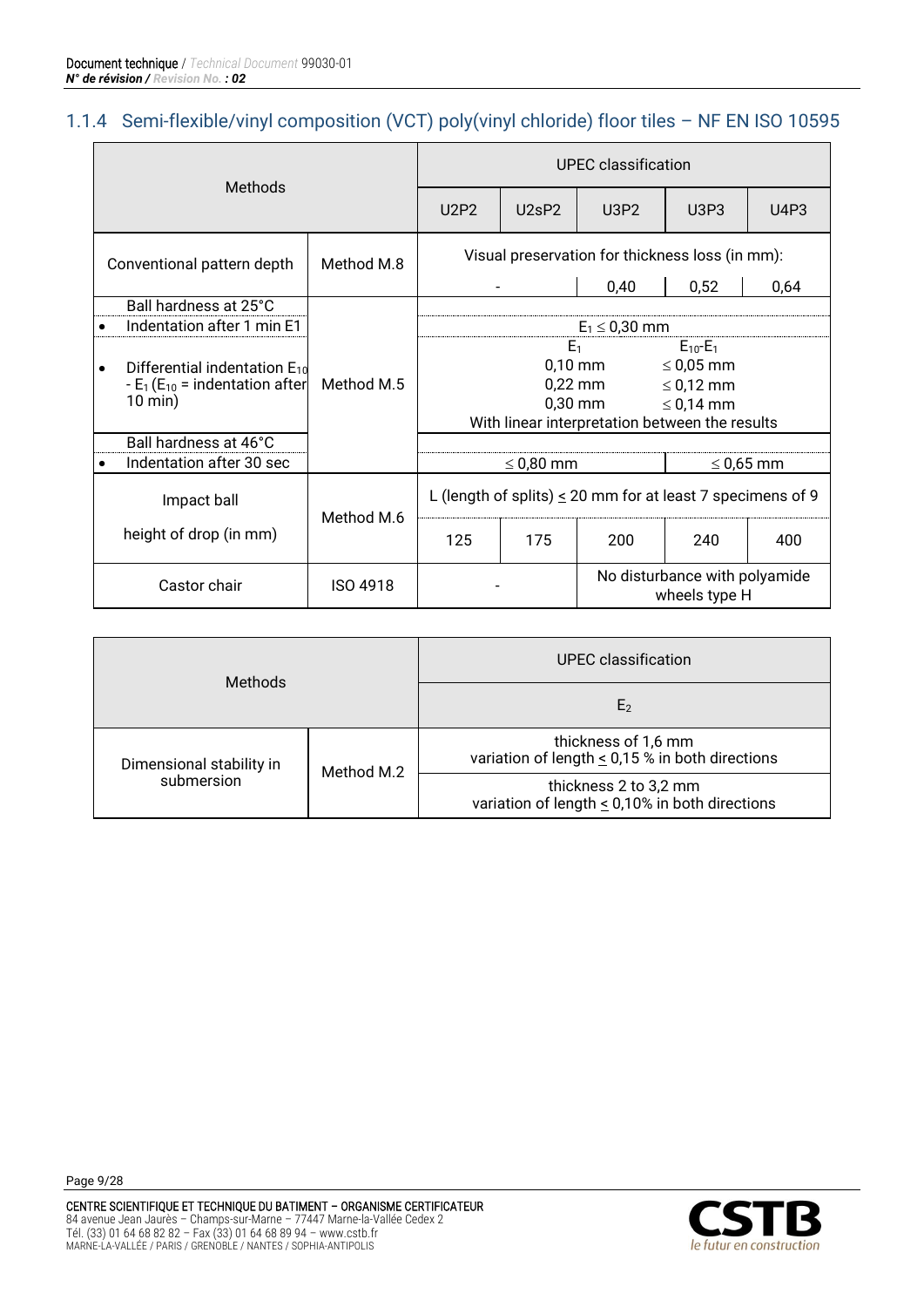### <span id="page-9-0"></span>1.1.5 Polyvinyl chloride floor coverings on jute backing or on polyester felt backing or on polyester felt with polyvinyl chloride backing - NF EN 650

| Méthode                        |                    | <b>Classement UPEC</b>                                     |                                      |                                                   |  |
|--------------------------------|--------------------|------------------------------------------------------------|--------------------------------------|---------------------------------------------------|--|
|                                |                    |                                                            | U2sP2                                | <b>U3P2</b>                                       |  |
| Wear group                     |                    | Minimum wear layer thickness (in mm)                       |                                      |                                                   |  |
| Group T                        | NF EN ISO<br>24340 | 0,20                                                       | 0,25                                 | 0,35                                              |  |
| Group P                        |                    | 0,30                                                       | 0,40                                 | 0,50                                              |  |
| Wear group                     |                    |                                                            | Conventional pattern depth (in mm) : |                                                   |  |
| Group T                        | Method<br>M.8      | 0,15                                                       | 0,18                                 | 0,30                                              |  |
| Group P                        |                    | 0,18                                                       | 0,20                                 | 0,30                                              |  |
| <b>Backing layer</b>           |                    |                                                            | Residual indentation                 |                                                   |  |
| Jute                           | NF EN ISO          | $\leq 0.50$ mm                                             |                                      | $\prime$                                          |  |
| Polyester                      | 24343-1            | $\leq 0,40$ mm                                             |                                      |                                                   |  |
| Polyester and PVC              |                    |                                                            | $\leq 0.35$ mm                       | $\leq 0,20$ mm                                    |  |
| Effect of simulated            | <b>NF EN ISO</b>   | No disturbance (neither scratches nor tears on all layers) |                                      |                                                   |  |
| movement of a furniture<br>leg | 16581              | Foot of 32 kg and 0,1 mm edge                              |                                      |                                                   |  |
|                                |                    |                                                            | Foot of 100 kg and 2 mm edge         |                                                   |  |
| Castor chair                   | ISO 4918           |                                                            |                                      | No disturbance with<br>polyamide wheels type<br>н |  |

| <b>Methods</b>                                       |  | <b>UPEC</b> classification                         |  |  |
|------------------------------------------------------|--|----------------------------------------------------|--|--|
|                                                      |  | E <sub>2</sub>                                     |  |  |
| Dimensional stability in<br>Method M.2<br>submersion |  | Variation of length $\leq$ 0,3% in both directions |  |  |

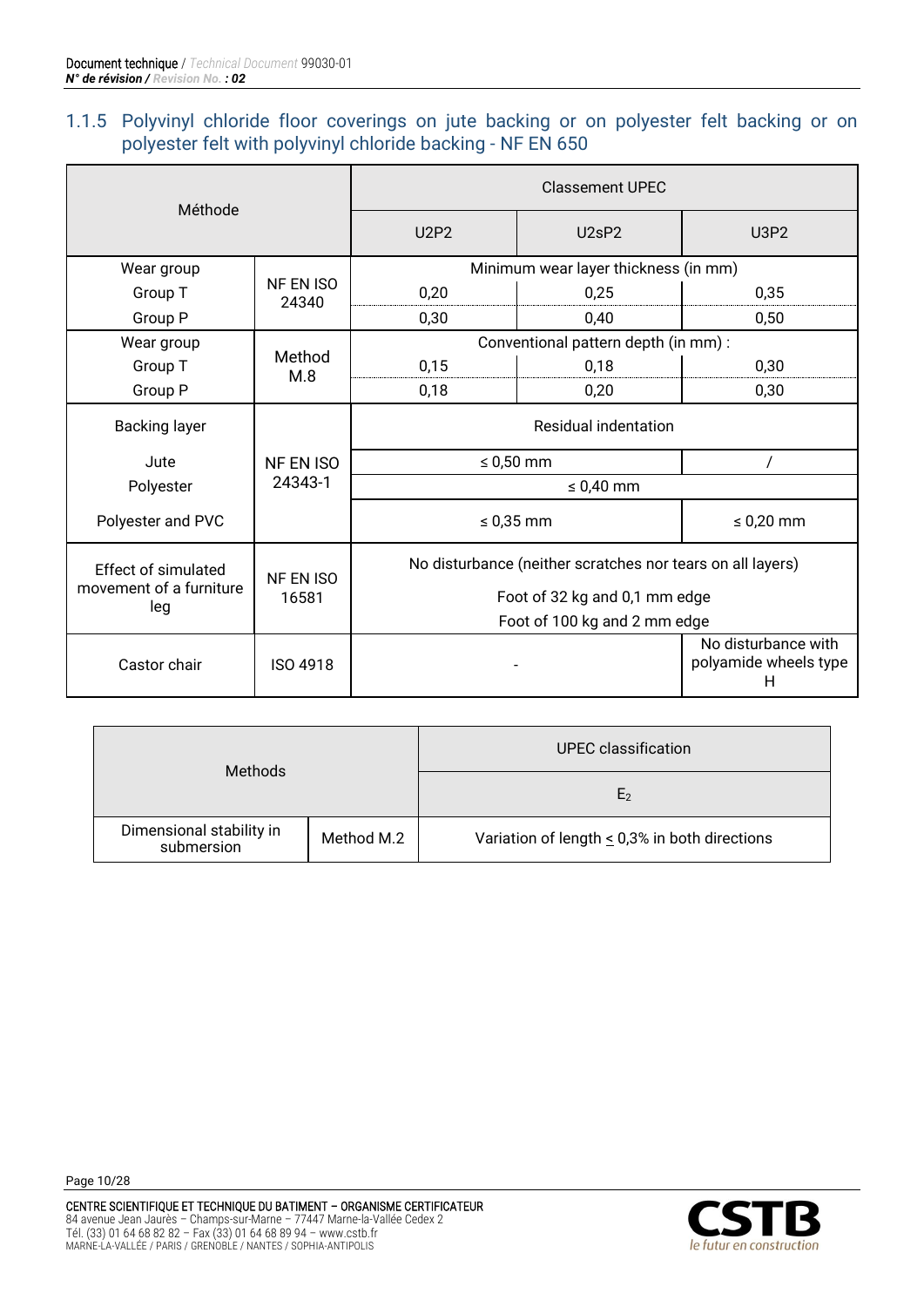#### <span id="page-10-0"></span>1.1.6 Polyvinyl chloride floor coverings with foam layer - NF EN 651

| <b>Methods</b>                                               |                      | <b>UPEC</b> classification                                                                 |                      |                      |                      |                      |                      |
|--------------------------------------------------------------|----------------------|--------------------------------------------------------------------------------------------|----------------------|----------------------|----------------------|----------------------|----------------------|
|                                                              |                      | U2P2                                                                                       | U2sP2                | U3P2                 | U2sP3                | U3P3                 | U4P3                 |
| Wear group                                                   |                      | Minimum wear layer thickness (in mm)                                                       |                      |                      |                      |                      |                      |
| Group T<br>Group P<br>Group M                                | NF EN ISO<br>24340   | 0,20<br>0,30<br>0,45                                                                       | 0,25<br>0,40<br>0,60 | 0,35<br>0,50<br>0,75 | 0,25<br>0,40<br>0,60 | 0,50<br>0,65<br>1,00 | 0,65<br>1,00<br>1,50 |
| Residual indentation                                         | NF EN ISO<br>24343-1 | $\leq 0.35$                                                                                |                      | $\leq 0,20$          |                      |                      |                      |
| <b>Wear Group</b>                                            |                      | Conventional pattern depth (in mm):                                                        |                      |                      |                      |                      |                      |
| Group T                                                      | Method               | 0,06                                                                                       | 0,10                 | 0,14                 | 0,10                 | 0,20                 | 0,26                 |
| Group P                                                      | M.8                  | 0,08                                                                                       | 0,12                 | 0,16                 | 0,12                 | 0,22                 | 0,28                 |
| Group M                                                      |                      | 0,12                                                                                       | 0,18                 | 0,24                 | 0,18                 | 0,33                 | 0,42                 |
| <b>Effect of simulated</b><br>movement of a<br>furniture leg | NF EN ISO<br>16581   | Foot of 100 kg and 0,1 mm<br>Foot of 32 kg and 0,1 mm edge<br>Foot of 100 kg and 2 mm edge |                      | edge                 |                      |                      |                      |
| Castor chair                                                 | <b>ISO 4918</b>      | No disturbance with polyamide wheels<br>type H                                             |                      |                      |                      |                      |                      |

| <b>Methods</b> |                                                      | UPEC classification       |                                                                                                                    |                                                     |  |
|----------------|------------------------------------------------------|---------------------------|--------------------------------------------------------------------------------------------------------------------|-----------------------------------------------------|--|
|                |                                                      | E <sub>2</sub>            | $E_3$                                                                                                              |                                                     |  |
|                | Method M.3<br>Spread of water                        |                           |                                                                                                                    | Spread time until one of the edges of the specimen: |  |
|                |                                                      |                           | > 16 hours<br>$\geq$ 7 days                                                                                        |                                                     |  |
|                | Dimensional stability in<br>Method M.2<br>submersion |                           | Variation of length $\leq$ 0,3% in both directions                                                                 |                                                     |  |
|                | <b>Sizes</b>                                         | NF EN ISO<br>24342        |                                                                                                                    | Size of each sides $\geq$ 400 mm                    |  |
| Tiles          | Total<br>thickness                                   | <b>NF EN ISO</b><br>24346 | In premise $P_3$ $E_2$ , edge to edge<br>laying of tiles if:<br>Individual values = average<br>value $\pm$ 0,10 mm | With hot welding                                    |  |

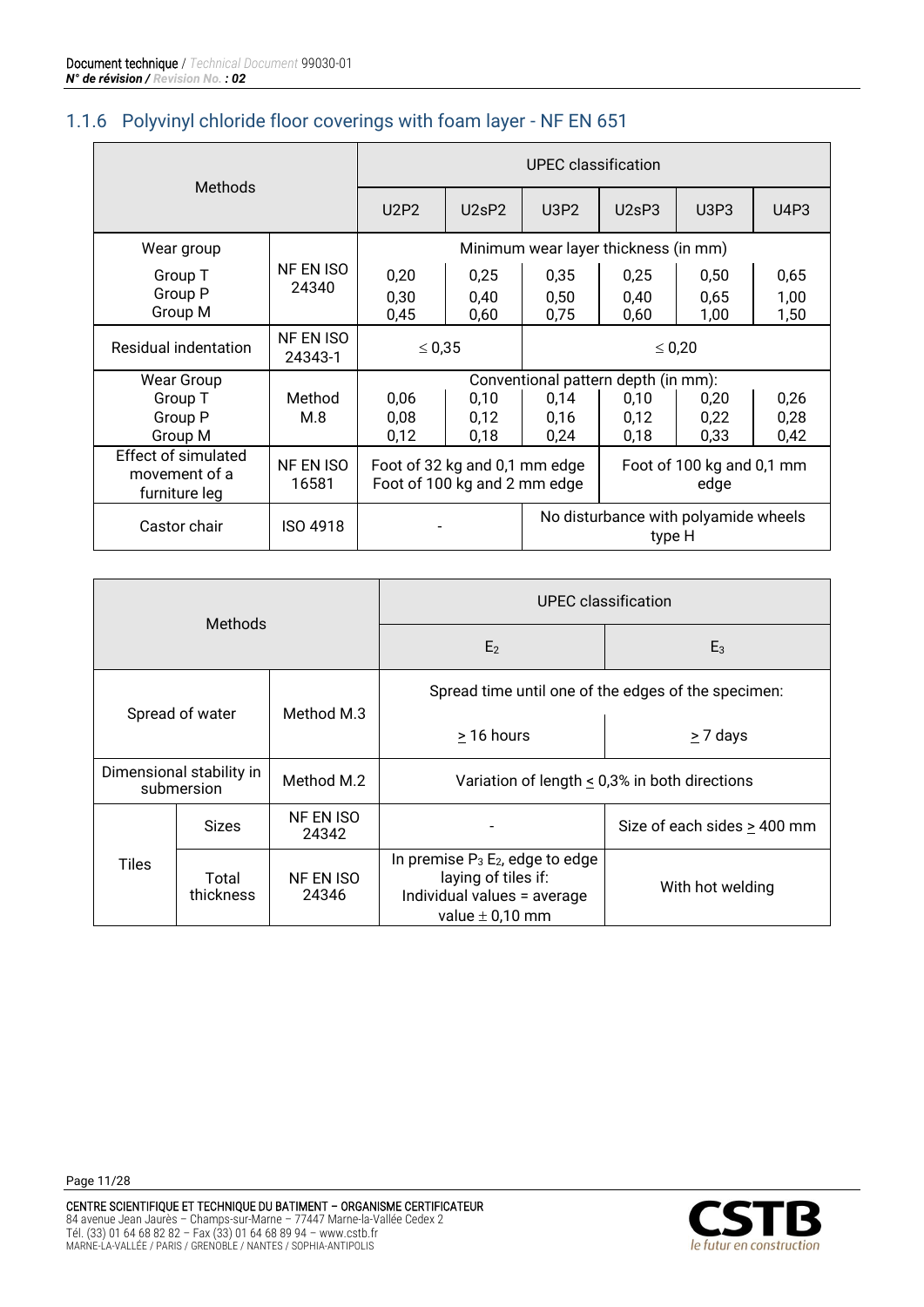# <span id="page-11-0"></span>1.1.7 Polyvinyl chloride floor coverings with cork-based backing – NF EN 652

| <b>Methods</b>                                               |                                       | UPEC classification                                                 |       |                                      |                                                |      |      |
|--------------------------------------------------------------|---------------------------------------|---------------------------------------------------------------------|-------|--------------------------------------|------------------------------------------------|------|------|
|                                                              |                                       | <b>U2P2</b>                                                         | U2sP2 | U3P2                                 | U2sP3                                          | U3P3 | U4P3 |
| <b>Wear Group</b>                                            |                                       |                                                                     |       | Minimum wear layer thickness (in mm) |                                                |      |      |
| Group T                                                      |                                       | 0,20                                                                | 0,25  | 0,35                                 | 0,25                                           | 0,50 | 0,65 |
| Group P                                                      | <b>NF EN ISO 24340</b>                | 0,30                                                                | 0,40  | 0,50                                 | 0,40                                           | 0,65 | 1,00 |
| Group M                                                      |                                       | 0,45                                                                | 0,60  | 0,75                                 | 0,60                                           | 1,00 | 1,50 |
| Group F                                                      |                                       | 0,60                                                                | 0,80  | 1,00                                 | 0,80                                           | 1,30 | 2,00 |
| Residual indentation                                         | NF EN ISO 24343-1<br>(after 24 hours) | $\leq 0,30$                                                         |       | $\leq 0.20$                          |                                                |      |      |
| <b>Wear Group</b>                                            |                                       | Conventional pattern depth (in mm):                                 |       |                                      |                                                |      |      |
| Group T                                                      |                                       | 0,06                                                                | 0,10  |                                      | 0,14                                           | 0,20 | 0,26 |
| Group P                                                      | Method M.8                            | 0,12                                                                | 0,16  |                                      | 0,20                                           | 0,26 | 0,40 |
| Group M                                                      |                                       | 0,18                                                                | 0,24  |                                      | 0,30                                           | 0,40 | 0,60 |
| Group F                                                      |                                       | 0,24                                                                | 0,32  |                                      | 0,40                                           | 0,52 | 0,80 |
| <b>Effect of simulated</b><br>movement of a<br>furniture leg | <b>NF EN ISO 16581</b>                | Foot of 32 kg and 0,1 mm<br>edge<br>Foot of 100 kg and 2 mm<br>edge |       | Foot of 100 kg and 0,1 mm<br>edge    |                                                |      |      |
| Castor chair                                                 | ISO 4918                              |                                                                     |       |                                      | No disturbance with polyamide wheels<br>type H |      |      |

<span id="page-11-1"></span>

| <b>Methods</b> |              |                          | <b>UPEC</b> classification       |  |
|----------------|--------------|--------------------------|----------------------------------|--|
|                |              |                          | $E_3$                            |  |
| <b>Tiles</b>   | <b>Sizes</b> | NF EN ISO<br>24342       | Size of each sides $\geq$ 400 mm |  |
|                | Weld         | $\overline{\phantom{a}}$ | With hot welding                 |  |

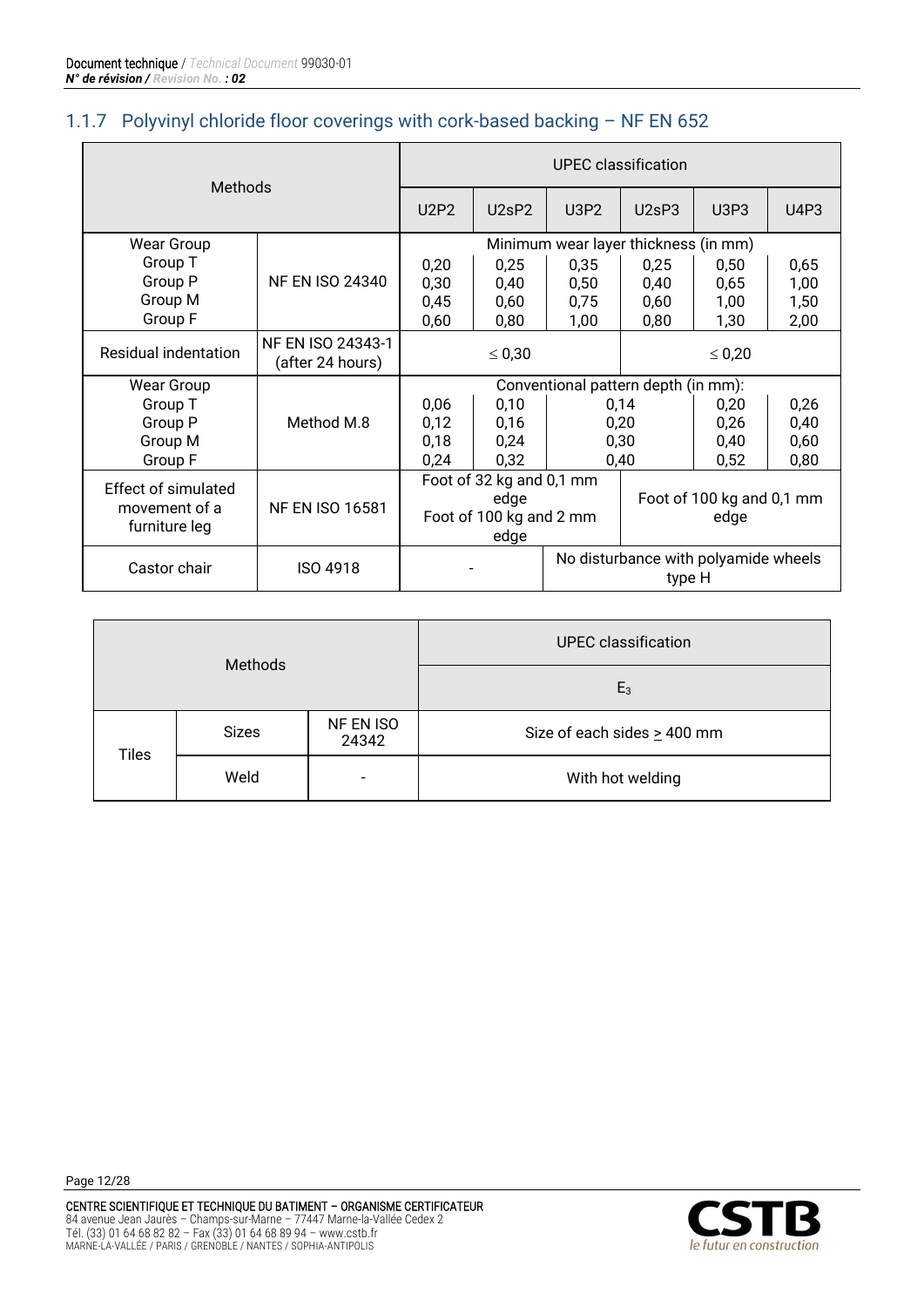#### 1.1.8 Tiles of agglomerated composition cork with polyvinyl chloride wear layer – NF EN 655

| <b>Methods</b>                                            |                      | <b>UPEC</b> classification                                          |           |                                |                                                |           |
|-----------------------------------------------------------|----------------------|---------------------------------------------------------------------|-----------|--------------------------------|------------------------------------------------|-----------|
|                                                           |                      | <b>U2P2</b>                                                         | U2sP2     | U3P2                           | U3P3                                           | U4P3      |
| Minimum total thickness                                   | NF EN ISO<br>24346   | $2,00$ mm<br>$2,50$ mm                                              |           |                                | $3,00$ mm                                      |           |
| Minimum wear layer<br>thickness                           | NF EN ISO<br>24340   | $0,20$ mm                                                           | $0,25$ mm | $0,35$ mm                      | $0,50$ mm                                      | $0,65$ mm |
| Residual indentation                                      | NF EN ISO<br>24343-1 | $\leq$ 0,30 mm                                                      |           |                                | $\leq$ 0,20 mm                                 |           |
| Lateral capillarity                                       | Method M.4           | Inflation $< 5 \%$<br>No disturbance on the top surface             |           |                                |                                                |           |
| <b>Effect of simulated</b><br>movement of a furniture leg | NF EN ISO<br>16581   | Foot of 32 kg and 0,1<br>mm edge<br>Foot of 100 kg and 2<br>mm edge |           | Foot of 100 kg and 0,1 mm edge |                                                |           |
| Castor chair                                              | ISO 4918             |                                                                     |           |                                | No disturbance with polyamide<br>wheels type H |           |

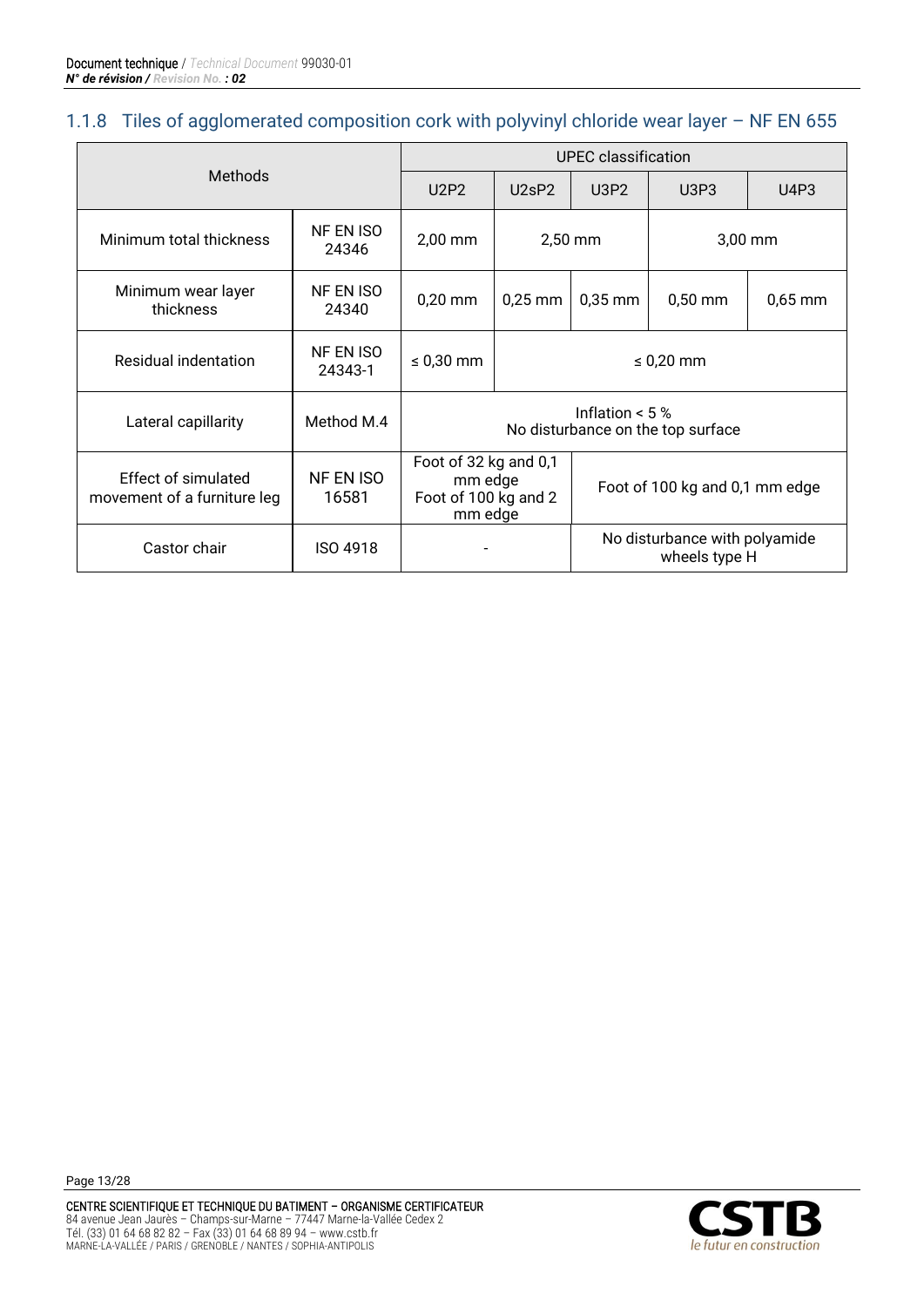#### <span id="page-13-0"></span>1.1.9 Plain and decorative linoleum– NF EN ISO 24011

| Method                                 |                                    | <b>UPEC</b> classification                                              |                                  |  |  |
|----------------------------------------|------------------------------------|-------------------------------------------------------------------------|----------------------------------|--|--|
|                                        |                                    | U <sub>2</sub> sP <sub>2</sub>                                          | <b>U4P3</b>                      |  |  |
| <b>Identification test</b>             | <b>NF EN ISO 26985</b>             | Linoleum cement > 30 %<br>Ash residue < 50 %                            |                                  |  |  |
| Minimum total<br>thickness             | <b>NF EN ISO 24346</b>             | 2,00 mm                                                                 | 2,50 mm                          |  |  |
|                                        |                                    | $0,80$ mm                                                               | 1,30 mm                          |  |  |
| Wear layer thickness                   | <b>NF EN ISO 24340</b>             |                                                                         | Tolerance for individual values: |  |  |
|                                        |                                    | Nominal -0,10 mm only for multilayer linoleum                           |                                  |  |  |
|                                        |                                    | No specifications for monolayer linoleum                                |                                  |  |  |
| Residual indentation                   | NF EN ISO 24343-1                  | $\leq$ 0,15 mm                                                          |                                  |  |  |
|                                        |                                    | Without cracks with a 20 mm mandrel diameter<br>If non-conform, use of: |                                  |  |  |
|                                        |                                    | Total thickness:                                                        | Mandrel diameter:                |  |  |
| Flexibility of rolls                   | <b>NF EN ISO 24344</b><br>Method A | $2,0$ mm                                                                | 30 mm                            |  |  |
|                                        |                                    | $2,5$ mm                                                                | 40 mm                            |  |  |
|                                        |                                    | $3,2$ mm                                                                | 50 mm                            |  |  |
|                                        |                                    | 4,0 mm                                                                  | 60 mm                            |  |  |
| Dimensional stability in<br>submersion | Method M.3                         | Average $\leq$ 0,8 %                                                    |                                  |  |  |
| Castor chair                           | <b>ISO 4918</b>                    | No disturbance with polyamide wheels type H                             |                                  |  |  |

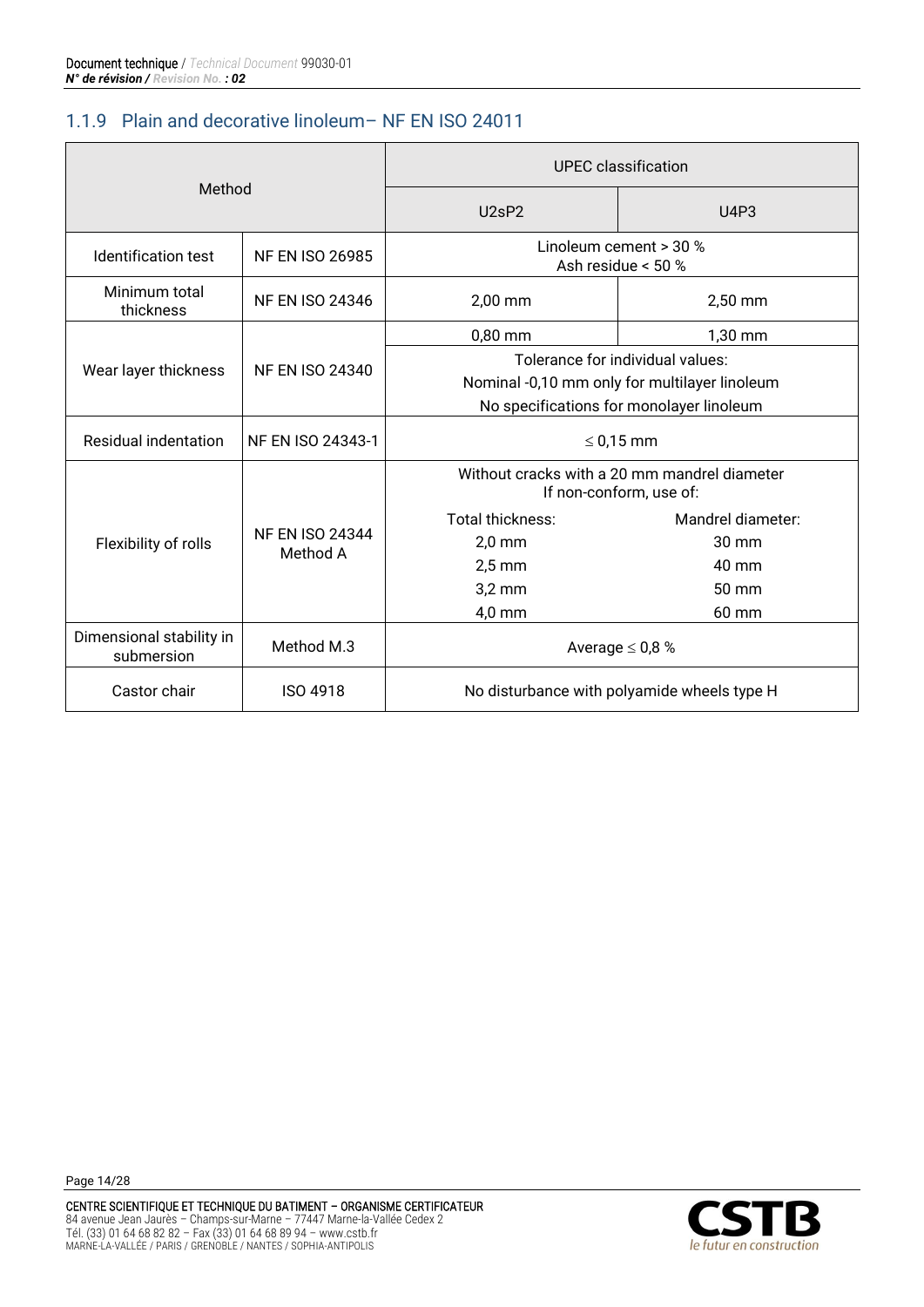#### <span id="page-14-0"></span>1.1.10 Plain and decorative linoleum on a foam backing– NF EN 686

| Method                                                  |                                    | <b>UPEC</b> classification                                              |                   |  |  |
|---------------------------------------------------------|------------------------------------|-------------------------------------------------------------------------|-------------------|--|--|
|                                                         |                                    | U2sP2                                                                   | <b>U4P3</b>       |  |  |
| <b>Identification</b><br><b>NF EN ISO 26985</b><br>test |                                    | Linoleum cement > 30 %<br>Ash residue < 50 %                            |                   |  |  |
| <b>Total thickness</b>                                  | <b>NF EN ISO 24346</b>             | Average: Nominal + 0,20 mm<br>Individual: Nominal + 0,25 mm             |                   |  |  |
| Linoleum<br>thickness                                   | <b>NF EN ISO 24340</b>             | 2,00 mm                                                                 | 2,50 mm           |  |  |
| Thickness of<br>fibrous backing                         | <b>NF EN ISO 24340</b>             | $\leq$ 0,80 mm                                                          |                   |  |  |
| Residual<br>indentation                                 | NF EN ISO 24343-1                  | $\leq$ 0,30 mm                                                          |                   |  |  |
|                                                         |                                    | Without cracks with a 20 mm mandrel diameter<br>If non-conform, use of: |                   |  |  |
|                                                         |                                    | Total thickness:                                                        | Mandrel diameter: |  |  |
| Flexibility of rolls                                    | <b>NF EN ISO 24344</b><br>Method A | $2,0$ mm                                                                | 30 mm             |  |  |
|                                                         |                                    | $2,5$ mm                                                                | 40 mm             |  |  |
|                                                         |                                    | $3,2$ mm                                                                | 50 mm             |  |  |
|                                                         |                                    | $4,0$ mm                                                                | 60 mm             |  |  |
|                                                         |                                    | Average $\geq 50$ N/50 mm                                               |                   |  |  |
| Peel resistance<br><b>NF EN ISO 24345</b>               |                                    | Individual values $\geq$ 40 N/50 mm                                     |                   |  |  |
| Dimensional<br>stability in<br>submersion               | Method M.3                         | Average $\leq$ 0,8 %                                                    |                   |  |  |
| Castor chair                                            | <b>ISO 4918</b>                    | No disturbance with polyamide wheels type H                             |                   |  |  |

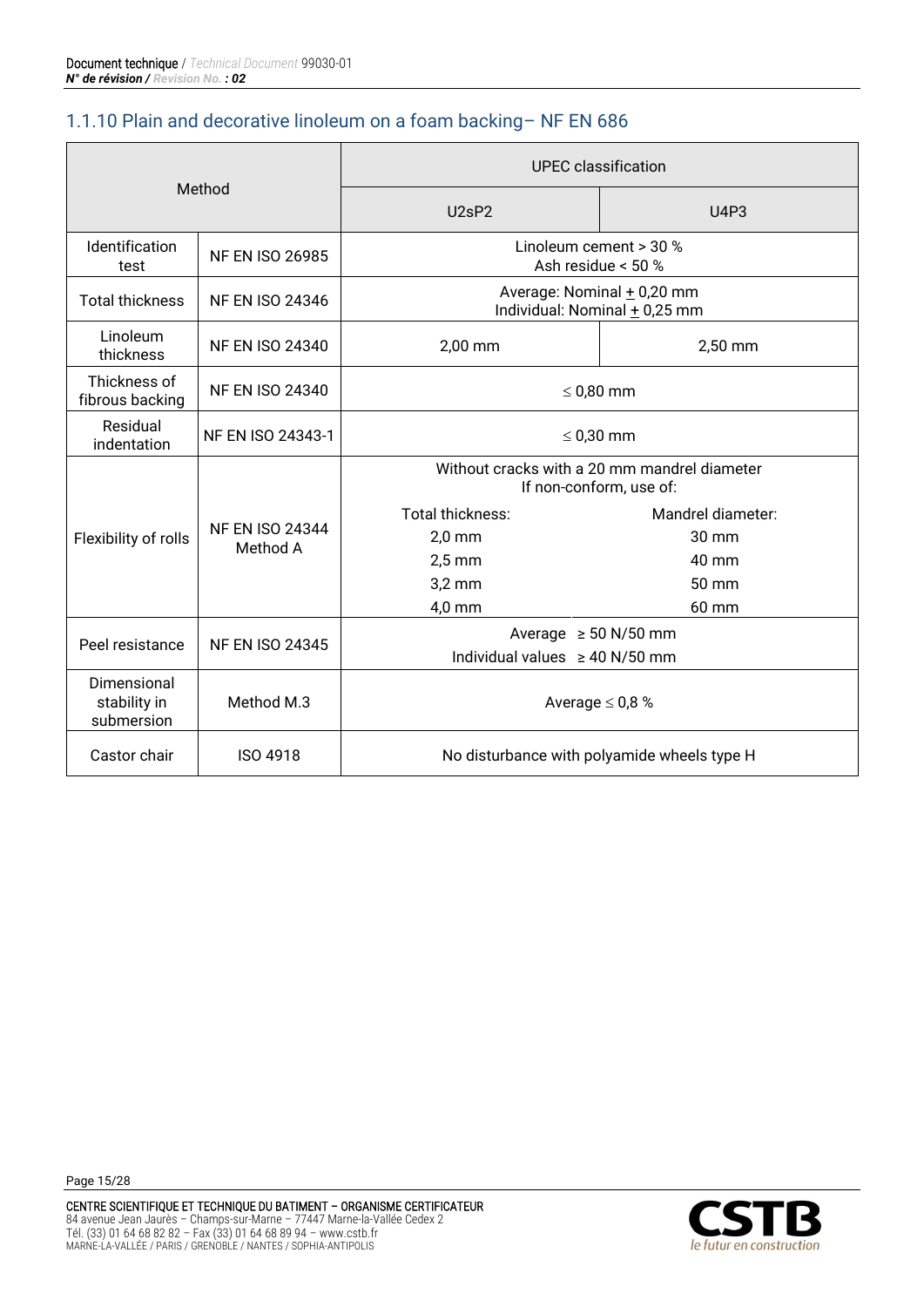# <span id="page-15-0"></span>1.2 Products with acoustic improvement  $(\Delta L_w$  and  $L_{n,e,w})$

| Performance                            | Conditions         | Requirements                            |
|----------------------------------------|--------------------|-----------------------------------------|
| Impact sound efficiency $(\Delta L w)$ | Tested batch glued | $\Delta$ Lw $_{\rm claimed} \geq 15$ dB |
| Walk noise (Ln,e,w)                    | Tested batch glued | Ln.e.w < 65 dB                          |

#### **Test conditions:**

Test station conforms to the standards NF EN ISO 10 140-1 et 5, NF EN ISO 12999-1 and NF S 31-074.

As complement of the standard NF EN ISO 10 140-3 and NF S 31-074, the following points are given:

- the temperature in the middle of the upper tile surface should be  $(20 \pm 2)$  °C,
- the conditions of control are defined in  $\S$  2.1 of this document,
- **•** the placement of the specimens (conditioned 24 hours to (20  $\pm$  2) °C) on the tile is realized by glued laying or maintained laying as specified below:
	- o glued laying realized with an acrylic glue (less than 5% of solvent) of which the spread is between 250 and 300 g/m<sup>2</sup>, applied with small fork spatula (corresponds to a A2 spatula), for closed foam underlayer,
	- o glued laying realized with an acrylic glue (less than 5% of solvent) of which the spread is around 400 g/m², applied with small fork spatula (corresponds to a B2 spatula), for open foam underlayer,
	- $\circ$  maintained laying realized with a prepared product (spread of 150  $\pm$  20 g/m<sup>2</sup>), applied with a foam roller.

The calculation method is stated in the standard NF EN ISO 717/2.

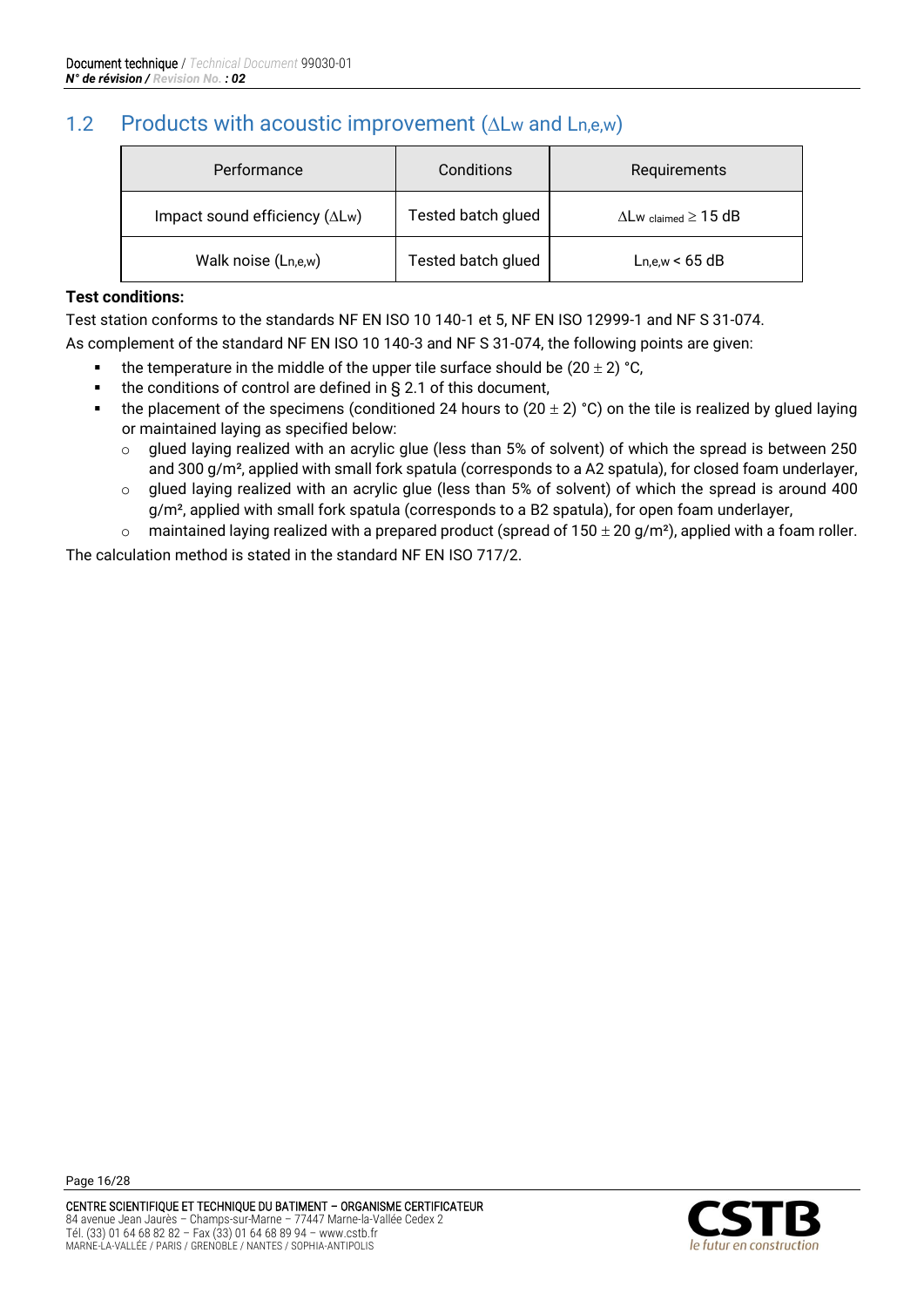# <span id="page-16-0"></span>2 Standardised test methods

The following methods describe the operational mode to be followed for the measurement or evaluation of a characteristic of identification or use performance of PVC floor coverings (in accordance with the product standards NF EN ISO 10581, NF EN ISO 10582, NF EN ISO 26986, NF EN ISO 10595, NF EN 650, NF EN 651, NF EN 652, NF EN 655, NF EN ISO 24011 and NF EN 686), when they are not covered by the standards.

# <span id="page-16-1"></span>2.1 General dispositions

#### **Test atmosphere and settings**

- Temperature:  $(23 \pm 2)$  °C;
- Relative humidity:  $(50 \pm 5)$  %.

The specimens should be placed in these conditions at least 24 hours prior to the test. The samples should come from the batches without any treatment (maintenance product or others) after the production.

#### **Glue used for the test model**

At CSTB, when samples need to be glued down, it is made with the acrylic glue Thomsit K188, applied with an A2 trowel, for polyvinyl chloride products and foam linoleum. For plain and decorative linoleum (NF EN ISO 24011), the gluing is made with a B1 spatula and specific glue for linoleum and respecting the peel resistance value superior to 0,7N/mm (according to ISO 22631).

#### <span id="page-16-2"></span>2.2 Special dispositions with the standardised test methods

#### 2.2.1 Determination of thickness of layers (according to NF EN ISO 24340)

The device used must have an uncertainty of 0,01mm at maximum, as written in the NF EN ISO 24340 standard. This must be valid for every colour and designs of products.

If the PVC floor covering is a product with multiple layers, the transparent layer, the coloured layer and the total of both layers is measured. The tolerance on the results is applied for the transparent layer and the total of both layers.

For linoleum floor coverings, the cutting is arranged so that only one direction of the jute is visible with the microscope. This cut is made with a straight blade. The technician checks that measuring points can be analysed with the microscope before starting the measurement (no jute fibres that hides the measurement areas, no areas with thin cracks, …). Otherwise, another sample will have to be taken.

#### 2.2.2 Determination of residual indentation after static loading (according to NF EN ISO 24343-1)

The total load applied during the test is between 499,5 N and 510,0 N.

#### 2.2.3 Embossed product (products with round dots hills or high emboss)

For this type of products, the total thickness (according to NF EN ISO 24346) and the thickness of wear layer (according to NF EN ISO 24340) will be measured on the top of the embossing.

The residual indentation (according to NF EN ISO 24343-1) will be performed on the worst point (ex: on the top of the embossing).

#### 2.2.4 Determination of the action of castor chair (according to ISO 4918)

The polyamide wheels type H with a Shore A with hardness of  $95 \pm 5$  will be used instead of the polyurethane wheels of type W, as defined in the standard.

Test platform used to put samples for castor chair test should have a diameter superior or equal to 790mm.

Visual aspect of the sample is not evaluated on an observation table with brightness conditions settled as described in the standard, but with usual brightness conditions of the brand laboratory. This visual check, after the castor chair test, aims to find any delamination defect. After that, samples is notched with a straight blade, at its surface in the tested zone to confirm any delamination between layers has appeared. For linoleum, the jute backing may appear by transparency, which will be written down but will not be taken into account for the conformity analysis of the product.

Page 17/28

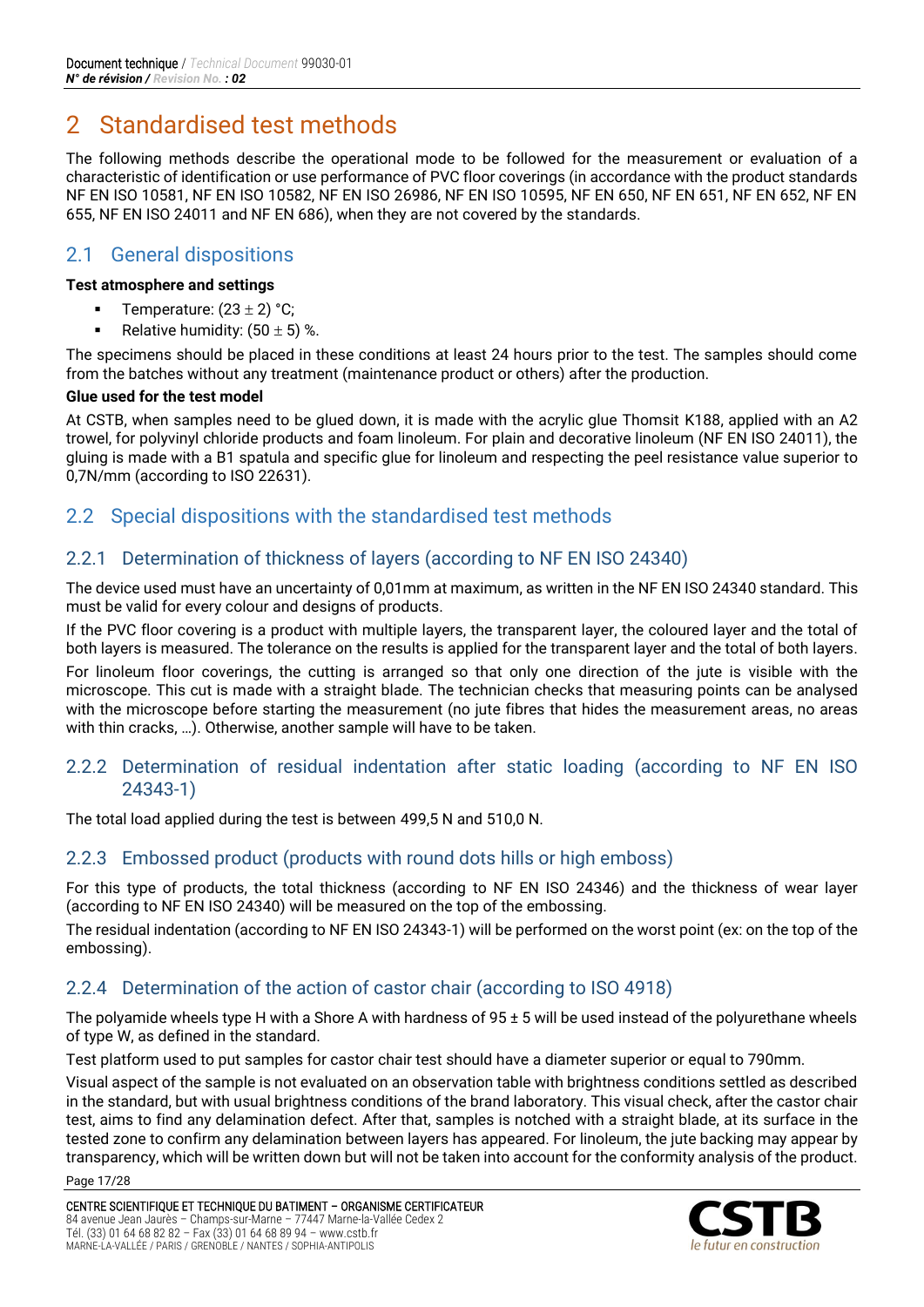#### 2.2.5 Tolerance of density test result (according to NF EN ISO 23996)

The tolerance applied to the density test result is  $\pm$  100 kg/m $^3$ .

#### 2.2.6 Measurement of curling after exposure to heat (according to NF EN ISO 23999)

The initial measurement of curling is performed for reference and will not be taken into account for the calculation of curling.

Only the final measurement after heating in the oven will be taken into account. The result is the measured value minus the average total thickness of the tested product.

Curling average results are specified with a 0,1 mm accuracy but rounded to the nearest whole number when analysing the results. For example, for result analysis: requirement of 8 mm (without the precision), an 8,4 mm result is conform. An 8,5 mm result is rounded up to 9 mm for result analysis and, then, non-compliant.

#### 2.2.7 Determination of the effect of simulated movement of a furniture leg (according to NF EN ISO 16581)

The sample surface for test is 0,36m² and the movement distance of the carriage is 700 mm cumulated on both manufacturing direction.

#### 2.2.8 Identification of linoleum and determination of cement content and ash residue (according to NF EN ISO 26985)

A modification of the sample dimensions may be done on pieces used for powder or granules reduction. This sample cannot be bigger than 6 cm x 6 cm.

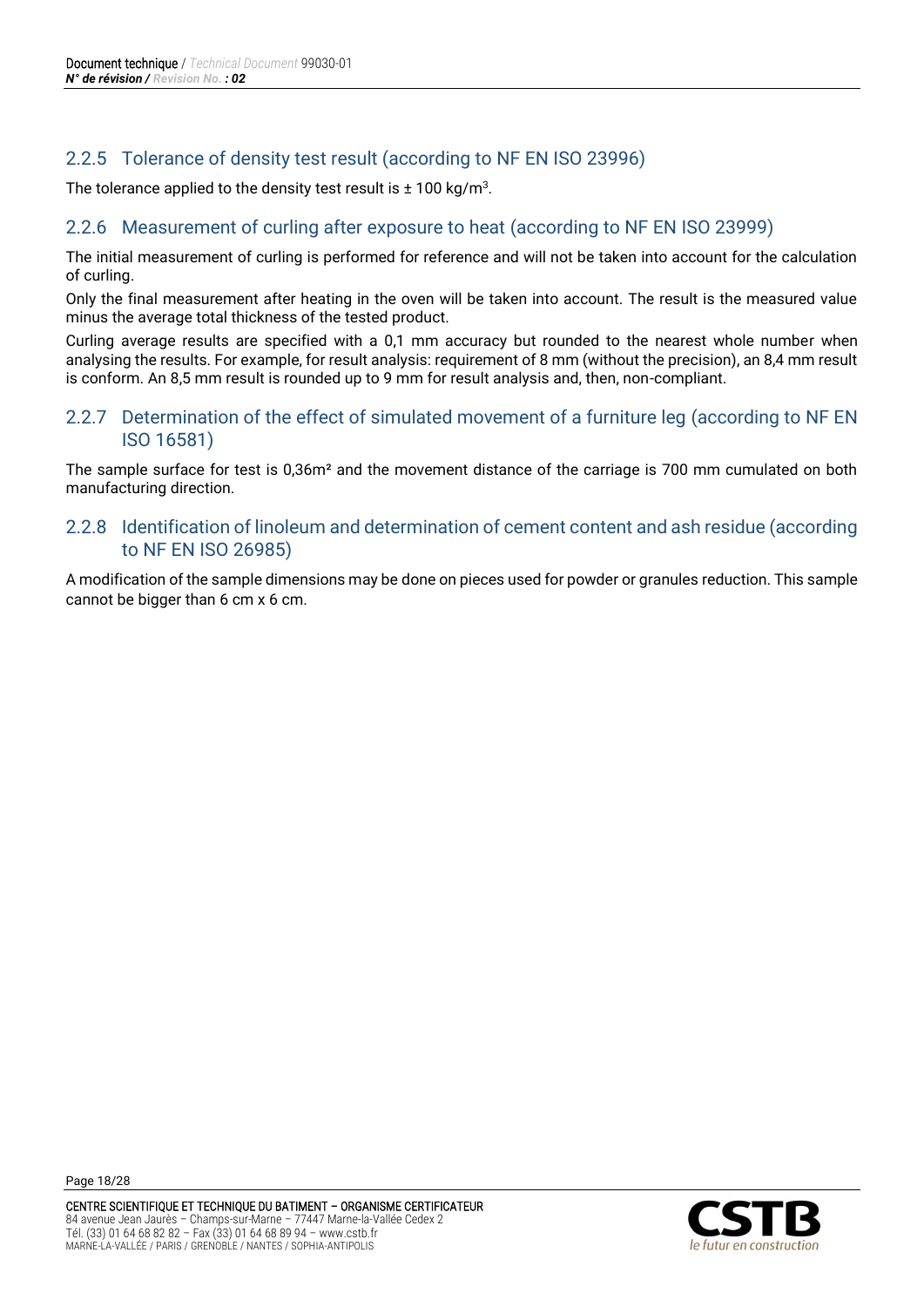# <span id="page-18-0"></span>3 Complementary test methods

# <span id="page-18-1"></span>3.1 Method M.1 - Determination of tensile strength

#### 3.1.1 Introduction

See also the 'General Dispositions' in §2.1.

#### 3.1.2 Definitions

'Tensile Strength': a material has a tensile strength as bigger as the constraint, necessary to cause a determined elongation (1% for example), is higher.

"Traction module" (for X% of elongation): constraint per length unit (related to the width of specimen) which causes an elongation of X% (generally 1% if X is not specified).

#### 3.1.3 Principles

To determine the characteristics of the material: draw the elongation/load curve in the defined conditions of the specimen dimensions and the deformation velocity and then measure the constraint which causes a determined elongation (= modulus).

#### 3.1.4 Equipment

Traction testing machine with a recording device which allows to multiply the elongation of the specimen by 2 at least and of which each centimetre of the load scale does not represent more than 3 daN;

- Initial distance between jaws:  $(250 \pm 1)$  mm,
- **•** Separation velocity:  $(50 \pm 2)$  mm/min,
- Deformation velocity: 20 %/min.

#### 3.1.5 Sampling and preparation of specimens

Take twelve specimens per sample (six for initial test and the other six for check test when necessary). Six of them have to be cut following manufacturing direction and six others following transversal direction.

The specimens will get a minimal length of 300 mm and a width of  $(50 \pm 1)$  mm.

Draw two marks with a marker from a distance of 250 mm of each length side of the specimen.

#### 3.1.6 Operational mode

- Verify the used load scale and the report "paper velocity/velocity of the movable jaws".
- **•** Place the specimen between the jaws, making sure that the specimen remains being rectilinear after tightening.
- Start the dynamometer and the recording device.
- Stop the test when an elongation of 5 % is reached.

#### 3.1.7 Calculation and expression of results

Read out on the elongation/load curve, the loads which correspond to an elongation of 1% and relate them to the width of the specimen by N/50 mm with one decimal.

Determine the averages of the three obtained results for every direction.

Indicate if, during the test, some cracking was observed.

The sample is characterised by the lower one of the two averages (manufacturing direction or transversal direction).

If one of the samples does not satisfy the specification, test three new specimens for the concerned direction; the sample is characterised by the average of six results (the three initial specimens and the three others used for the counter-test).

Page 19/28

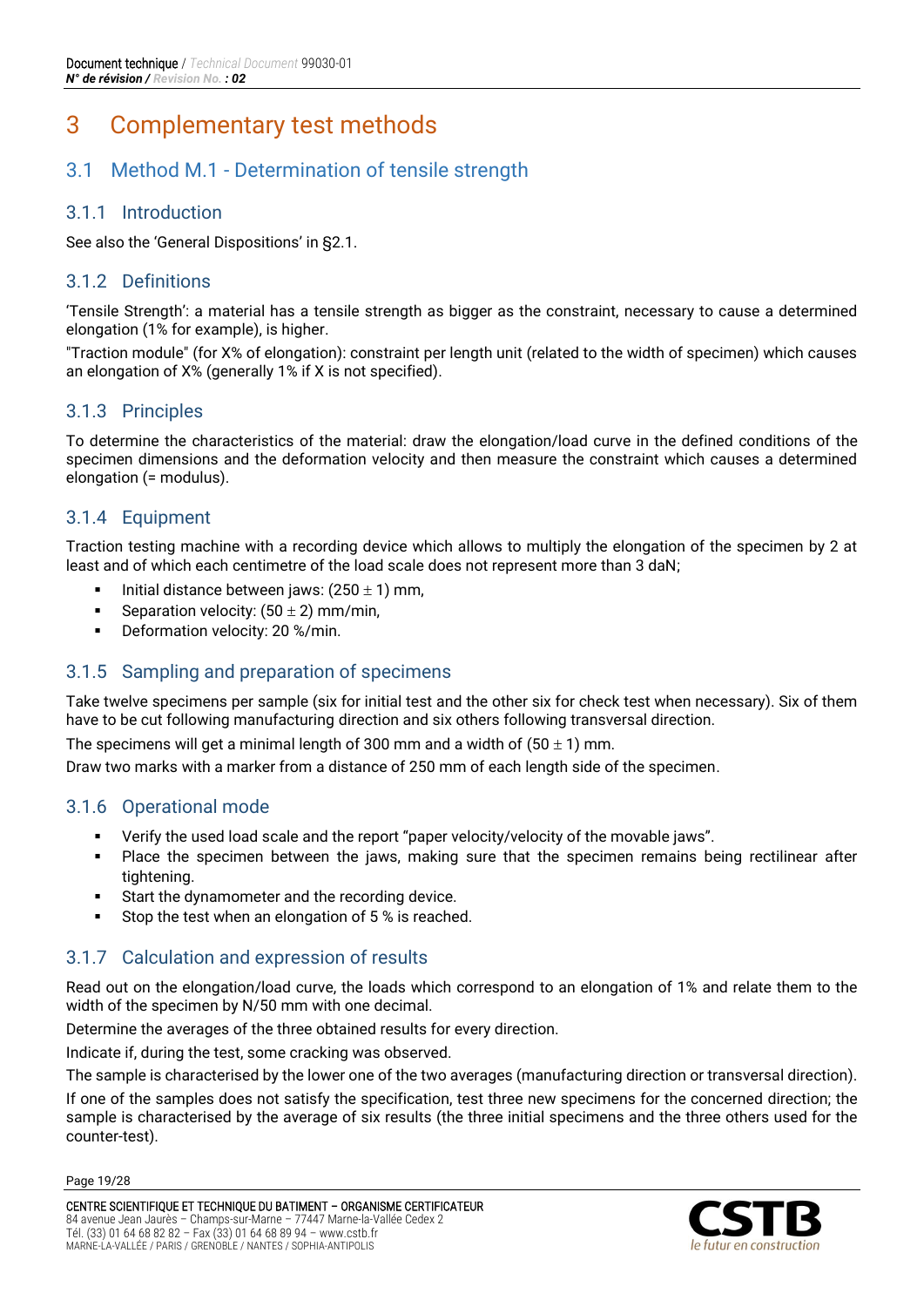# <span id="page-19-0"></span>3.2 Method M.2 - Determination of the dimensional stability in submersion

#### 3.2.1 Introduction

See also the 'General Dispositions' in §2.1.

#### 3.2.2 Principles

To determine the relative variation of the distance between the marks drawn in advance on the specimen after immersion in water in the laboratory condition  $(23 \pm 2^{\circ} \text{C})$ .

The measurement may be made:

- either between marks drawn on the specimen,
- or (but only for the semi-flexible coverings) by contact with extremities of the specimen.

#### 3.2.3 Equipment - Supply

Bath, equipped with movable or perforated shelves, to support every specimen,

Measurement table with a size of 200 mm and an accuracy of 0,02 mm,

Vernier calliper or device which indicates directly the variation of the length completed by two plane metallic plates of 290 × 100 mm, 8 mm thickness between which the specimens are placed during the measurement,

Test solution: demineralised water with addition of 0,03% in mass of sodium alkyl sulfate.

#### 3.2.4 Sampling and preparation of specimens

Before cutting the specimens, lay out the sample and locate the manufacturing direction.

For flexible materials, take three specimens of 250 × 250 mm, where their edges are perpendicular or parallel to the manufacturing direction, on which four widths of  $(200 \pm 1)$  mm and about 25 mm from edges are drawn.

For semi-flexible tiles, four specimens of 300 mm (in the transversal direction) × 100 mm (manufacturing direction) of which the end edges are rectified (by rubbing an edge against that of another specimen) to obtain a complete contact with the device.

#### 3.2.5 Operational mode

Measure initial distances between landmark or note indication of the comparator. Submerse the specimens on the support for 24 hours in the bath.

The specimens are taken out from the water on the supports. About three minutes later, they are dried vertically with one of their horizontally disposed diagonals. As soon as the continuous water trickle becomes intermittent (by drip fast enough), the dimensional measurements "after submersion" will be made.

#### 3.2.6 Calculation and expression of results

For every measured direction, note the variations, for six measurements of the width (two readings from three specimens). Calculate the relative variation of initial lengths. Calculate the mean value of six obtained results expressed in percentage by about 0,05%.

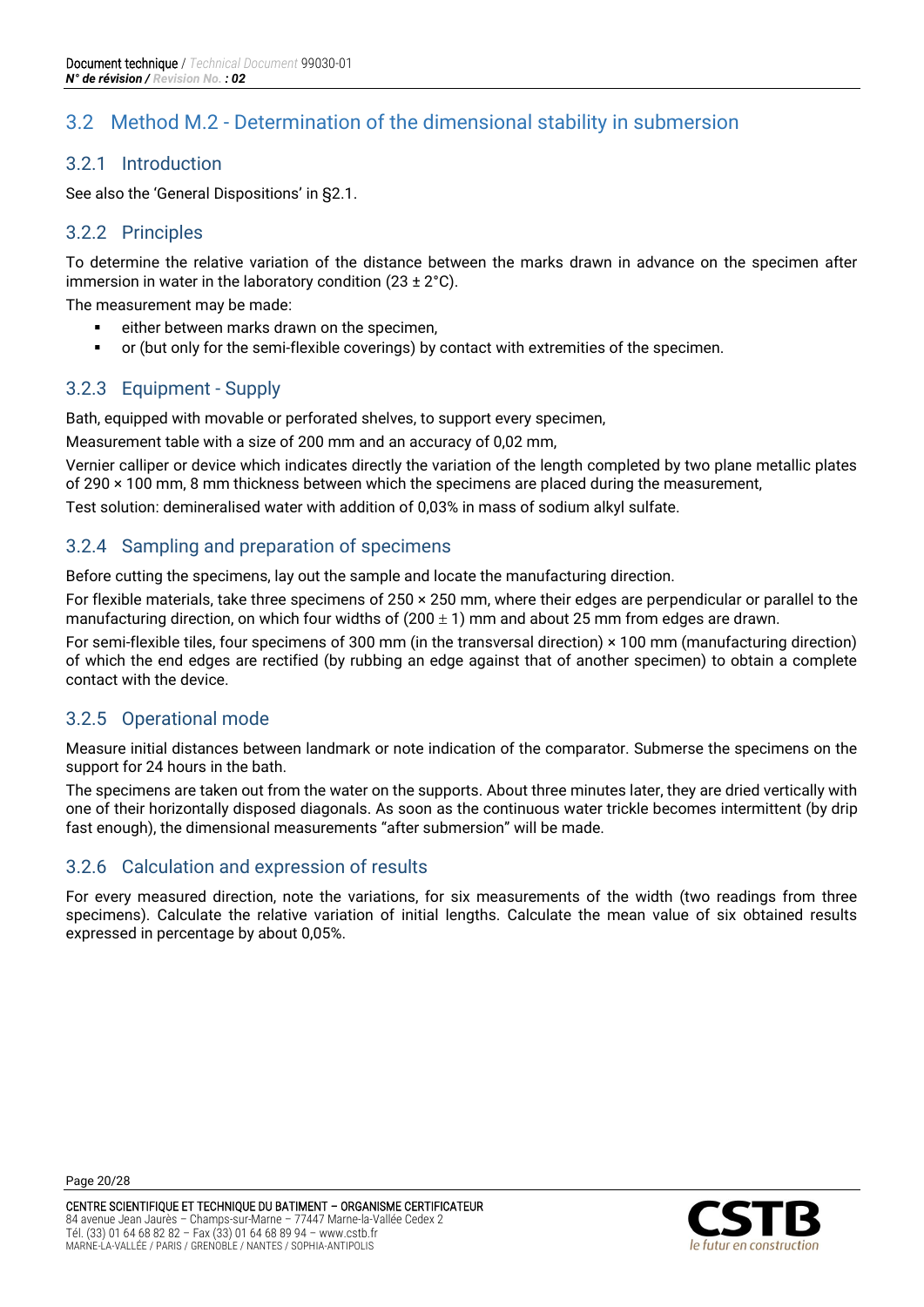# <span id="page-20-0"></span>3.3 Method M.3 - Determination of the spread of water

#### 3.3.1 Introduction

See also the "General Dispositions" in §2.1 and in test standard NF EN 661.

#### 3.3.2 Principles

To measure the horizontal diffusion velocity of water on resilient floor covering with a non-absorbent support.

#### 3.3.3 Preparation of specimens

Identify the sample layer susceptible to cause horizontal water spreading. In the middle of every specimen, perforate the layer(s) on a surface of 100 mm² until it is reached but not penetrated.

#### 3.3.4 Equipment

See also the corresponding paragraph of the standard NF EN 661.

#### 3.3.5 Sampling and preparation of specimens

See also corresponding paragraph of the standard NF EN 661.

#### 3.3.6 Conditioning

See also corresponding paragraph of the standard NF EN 661.

#### 3.3.7 Operational mode

See also corresponding paragraph of the standard NF EN 661.

#### 3.3.8 Calculation and expression of results

See also corresponding paragraph of the standard NF EN 661.

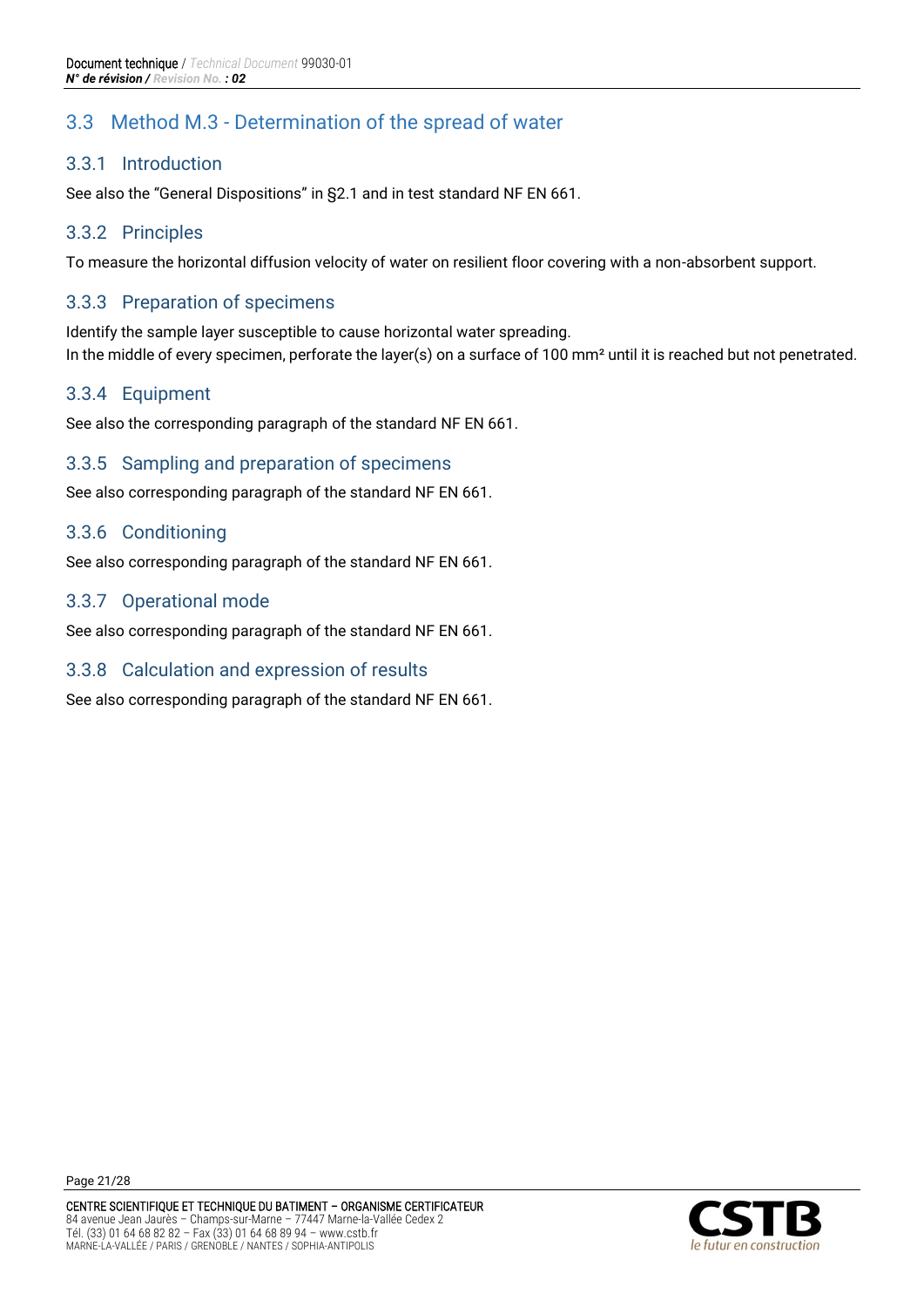# <span id="page-21-0"></span>3.4 Method M.4 - Determination of the lateral capillarity

#### 3.4.1 Introduction

See also the "General Dispositions" in §2.1.

#### 3.4.2 Principles

To measure the moisture expansion and observe the coloured liquid diffusion in the wear layer.

#### 3.4.3 Equipment - Supply

Thickness device (thickness gauge) as described in the standard NF EN ISO 24346 for the cork coverings.

Ruler of 10 cm graduated in millimetre.

Test solution: demineralised water with addition of 1,5 % in mass of sodium alkyl sulfate and 0,6 % in mass of colouring agent (mercurochrome diluted to 1/10).

Adhesive plastic band.

# 3.4.4 Sampling and preparation of specimens

Take 24 specimens per sample of dimensions of 160 x 40 mm. Twelve specimens of them should be cut in the manufacturing direction along one tile side and the other twelve pieces in the transversal direction along one tile side.

Dispose of the specimens 2 by 2 in the direction of length, edge to edge but with a seal of 0,4 mm between them:

- 3 x 2 specimens taken in the manufacturing direction and 3 x 2 specimens taken in the transversal direction, non-cut edge to non-cut edge, which will be used as reference sample.
- 3 x 2 specimens taken in the manufacturing direction and 3 x 2 specimens taken in the transversal direction, cut edge to cut edge.

Assemble each pair with the adhesive band on the back of the product.

# 3.4.5 Operational mode

For two weeks, the seal is moistened twice a day with the test solution on 3 to 5 mm wide.

Every two times the excessive water is wiped after one hour.

After two weeks, measure the thickness of every specimen according to the principle of the standard NF EN ISO 24346 in 4 positions at 5 mm from edge of the specimen which forms the seal.

# 3.4.6 Calculation & expression of results

#### *3.4.6.1 Moisture expansion*

For every measured direction, calculate the average thickness obtained with all specimens (with an accuracy of 0,01 mm):

- one part of exposed test specimens with cut edge "E".
- and the other part of exposed reference specimens with original edge "T".

Calculate the relative thickness variation after exposure in test solution:

$$
G = [(E - T)/T]x100
$$

#### *3.4.6.2 Diffusion of colouring agent*

Note all visually change of appearance in the decoration in connection with diffusion of the colouring agent; if necessary, specify the extent (in mm) of the diffusion compared with exposed specimen edge: distance of the edge at the point of the maximal diffusion.

Page 22/28

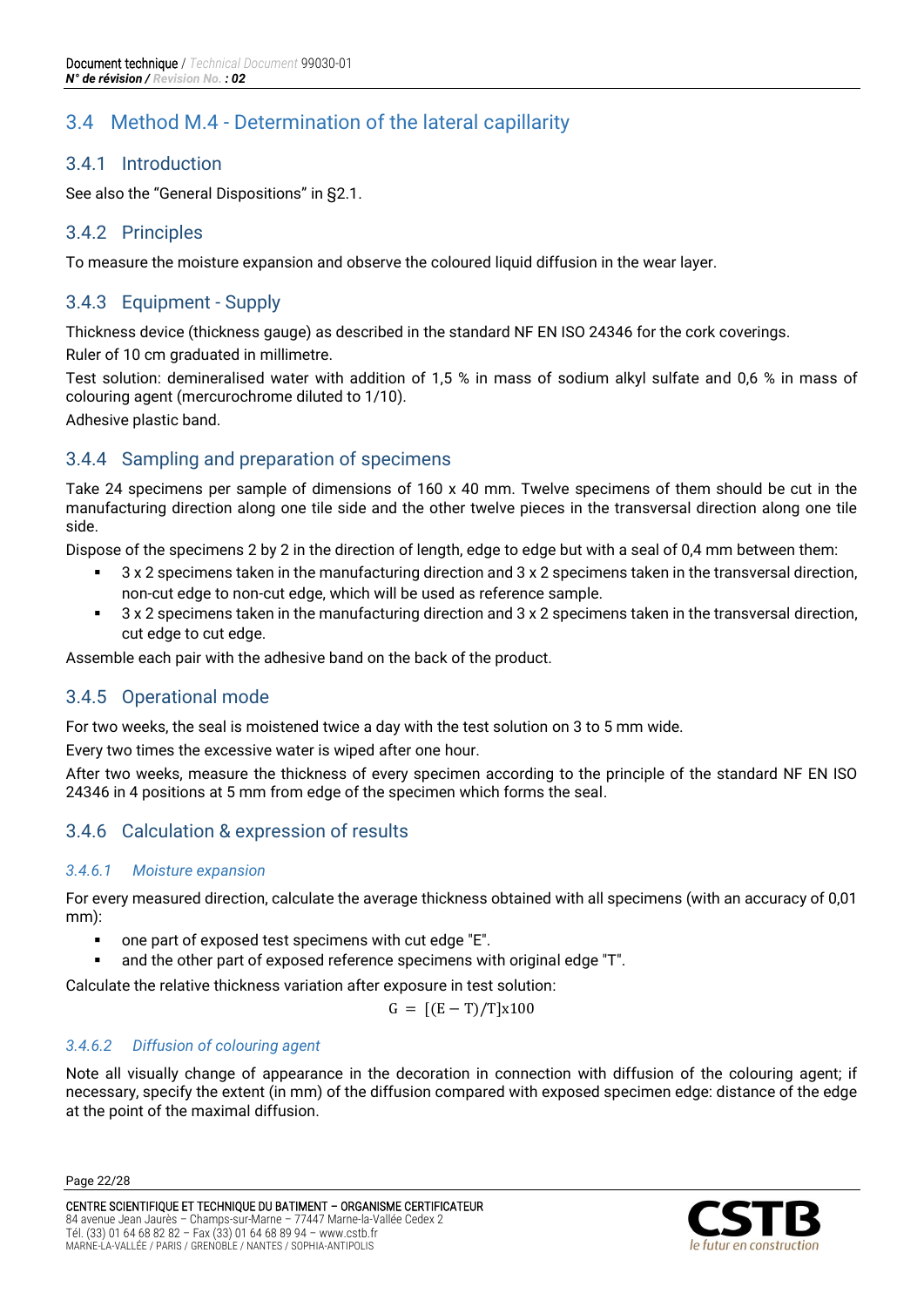# <span id="page-22-0"></span>3.5 Method M.5 - Determination of the ball hardness

#### 3.5.1 Introduction

See also the "General Dispositions" in §2.1.

#### 3.5.2 Principles

To measure the deformation of a specimen on which a ball of defined diameter is applied statically with a determined load, two temperatures and a time of application.

#### 3.5.3 Equipment - Supply

the equipment (in general known by the designation of "MAC BURNEY" device) comprises essentially:

- a vertical rod with a half-sphere end of  $\mathbb{N}$  6,35 mm and connected with a movable pole, weight of the assembly is 910 g.
- an additional mass of 12,7 kg which can be supported by the pole by operating a steering wheel.
- $\bullet$  a seat (or leg) on plane base rectified of about  $\mathbb{Z}$  85 mm, centralized around the rod and supporting the steering wheel and a comparator to measure the movement of the rod.
- a comparator which permits the measurement of the indentation depth with an accuracy of  $\pm$  0,01 mm.

a thermostatic bath of which the temperature can be kept at 25 or 46 °C ± 0,5 °C; effective depth ≥ 18 cm. a plate glass (glass thickness  $\geq 10$  mm), dimensions > 150 x 150 mm, placed at bottom of the bath. a chronometer.

# 3.5.4 Sampling and preparation of specimens

Take six specimens per sample (three for each temperature tested) of about 150 x 150 mm.

Each specimen is used for two measurements.

#### 3.5.5 Operational mode

#### *3.5.5.1 Operational mode at 25 °C (± 2°C)*

Place the specimen in the water bath for 20 minutes (- 5 minutes + 10 minutes).

Place the specimen on the plate with wearing surface on the top, then place the equipment on the specimen and reset the comparator to zero.

Apply the load smoothly in 2 or 3 seconds and start the chronometer within 2 seconds.

Record the value on the comparator after 1 minute (- 0 + 3 seconds) and 10 minutes (- 0 + 15 seconds).

Uplift the load, move the equipment to another position at least 25 mm far from the previous position and apply the load again.

Repeat the test on the remaining specimens.

#### *3.5.5.2 Operational mode at 46 °C (± 2°C)*

Operation as above but read the indentation within 30 seconds  $(-0 + 3$  seconds) after application of the load.

#### 3.5.6 Calculation and expression of results

For each measured place (indentation after 1 minute, 30 seconds and differential indentation (E10 - E1), calculate the average value of the six obtained results and express the results to about 0,01 mm.

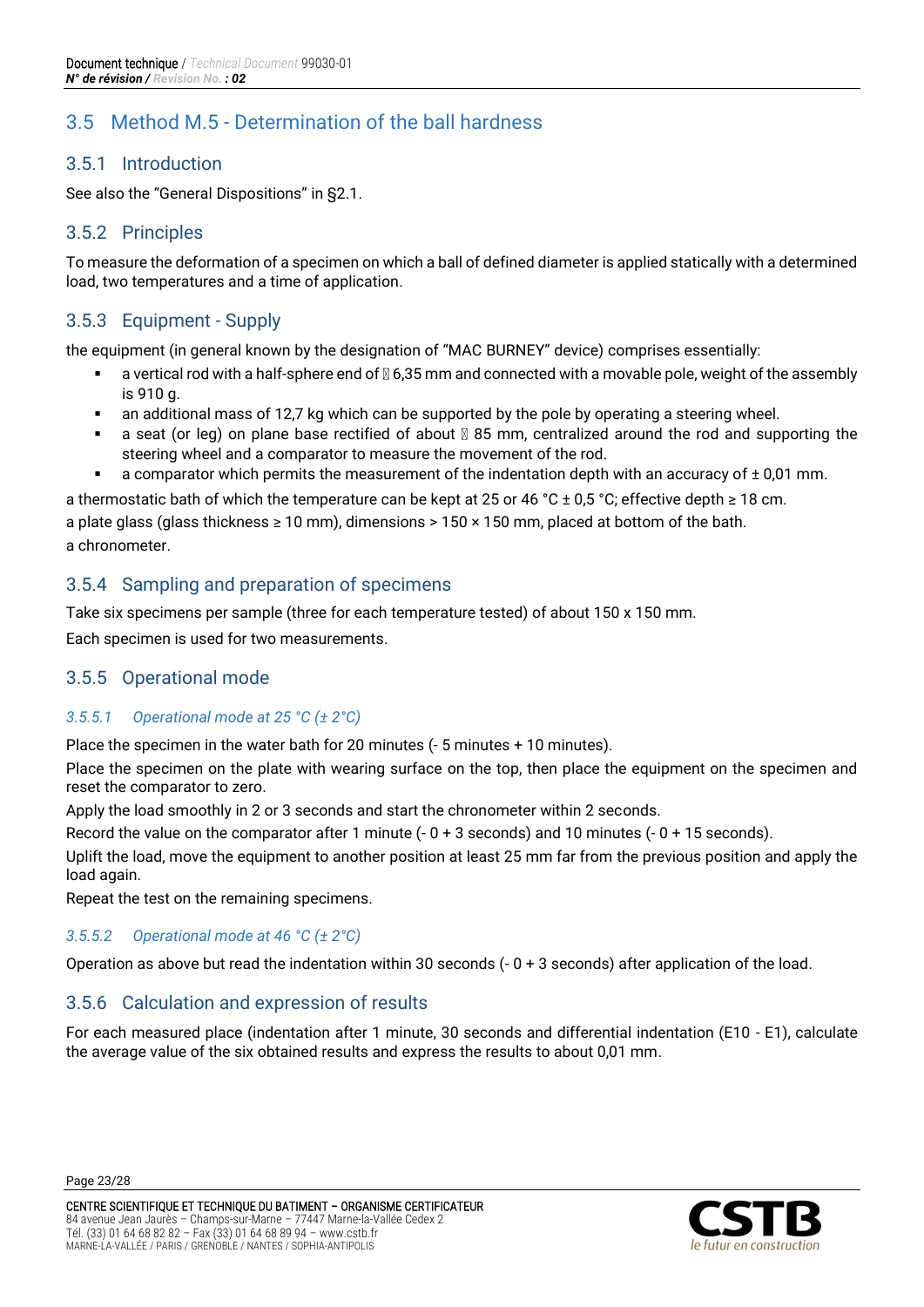# <span id="page-23-0"></span>3.6 Method M.6 - Determination of the ball impact resistance

#### 3.6.1 Introduction

See also the "General Dispositions" in §2.1.

#### 3.6.2 Principles

Repeated and controlled fall of a ball of defined weight on a specimen freely supported at three points.

Inspection of eventual disorders occurred on the specimen after the fall of the ball (the height varying according to the tile thickness).

#### 3.6.3 Equipment - Supply

Rigid support of a weight of at least 4,5 kg, formed by 3 steel spheres of Ø 25 mm which are regularly spaced on a circle of Ø 125 mm and connected with a steel plate.

Steel ball: Ø 25,1 mm and weight of 65 g.

Device (e.g. electromagnet) which allows the control of the ball drop so that the fall is completed perpendicularly to the plane created by the top of the 3 spheres and the middle of the triangle they are forming, and of an adjustable height between 125 and 400 mm.

Guiding pipe of the ball with inside diameter of 26 mm which should not hinder the fall of the ball and positioned so that the ball can be taken back before rebound.

A thermostatic bath of which the temperature can be kept at  $(25 \pm 0.5)$  °C.

Indelible red ink marker (black for the red samples). The rhodamine B of solution markers are most frequently used for this test.

Micrometric magnifying glass of 10 times magnification, scale between 0 and 15 mm, split in 0,1 mm, vision range of 30 mm diameter at minimum.

#### 3.6.4 Sampling and preparation of specimens

Nine specimens per sample, dimensions of about 150 x 150 mm, coming from different tiles.

#### 3.6.5 Operational mode

Place the specimen in the bath for 20 minutes (- 5 minutes, + 10 minutes).

Take the specimen out of the bath and place it immediately on the support with wear surface on the top.

#### *3.6.5.1 Shock*

Let the ball drop onto the specimen 4 times in succession and without rebound, the falling height is determined according to the claimed classification.

#### *3.6.5.2 Revelation of fissures*

Mark some signs on the wear surface with the marker at the level of the impact zone.

Leave the ink in contact with the specimen for at most 30 seconds.

Clean with soft rag impregnated with alcohol for 30 to 60 seconds at most.

Inspect the surface of the specimen with the micrometric magnifying glass under direct lighting, the specimen should remain without deformation, and verify if the wear surface presents one or more fissures or not.



Page 24/28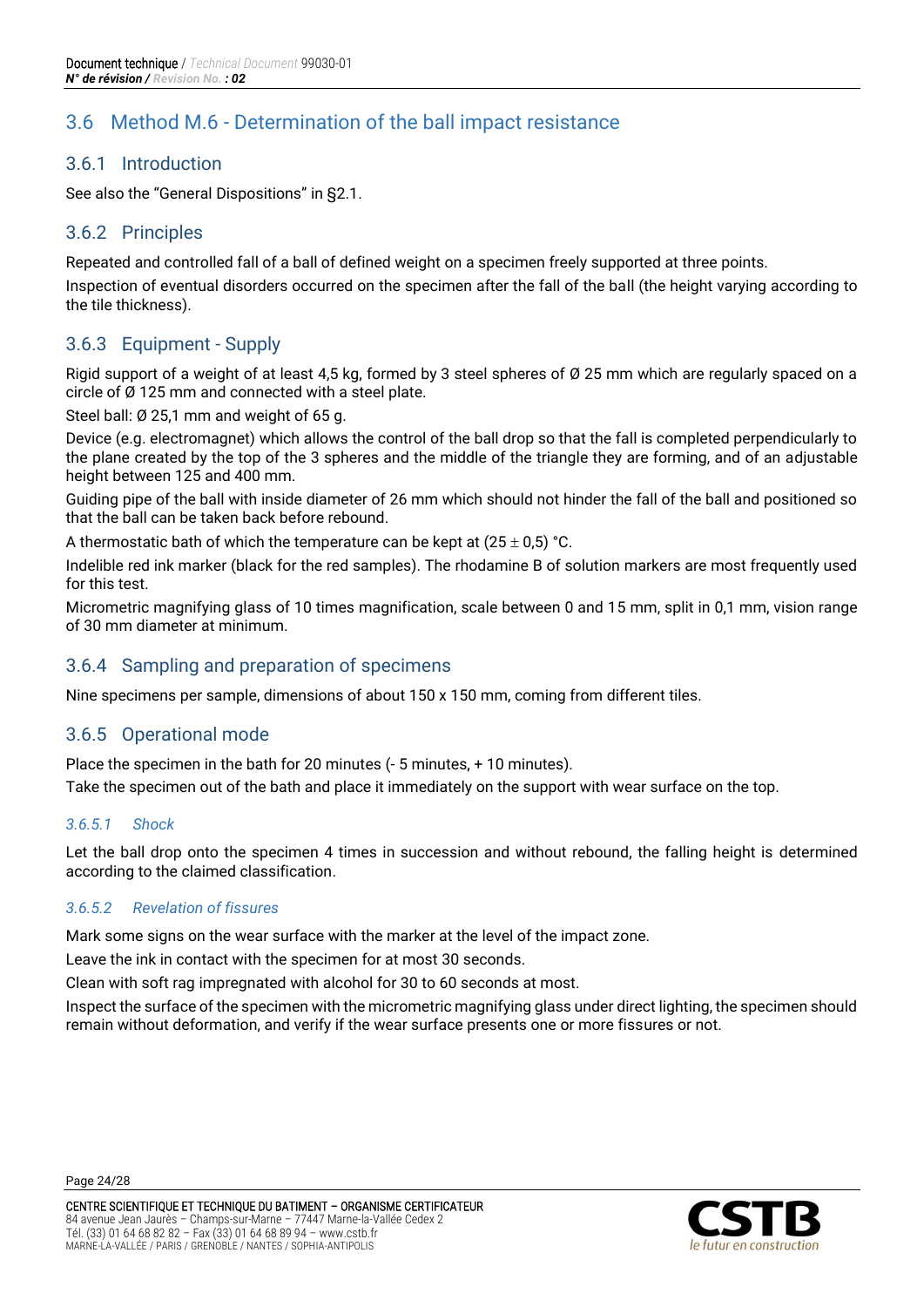# 3.6.6 Calculation & expression of results

Small simple or ramified (star type) fissures are taken into account.

If the wear surface presents cracks, measure the length of each of the two longest branches with the micrometric magnifying glass.

Calculate the characteristic length of the cracks L from the sum of these two lengths as shown below.



Diagram of fissure calculation

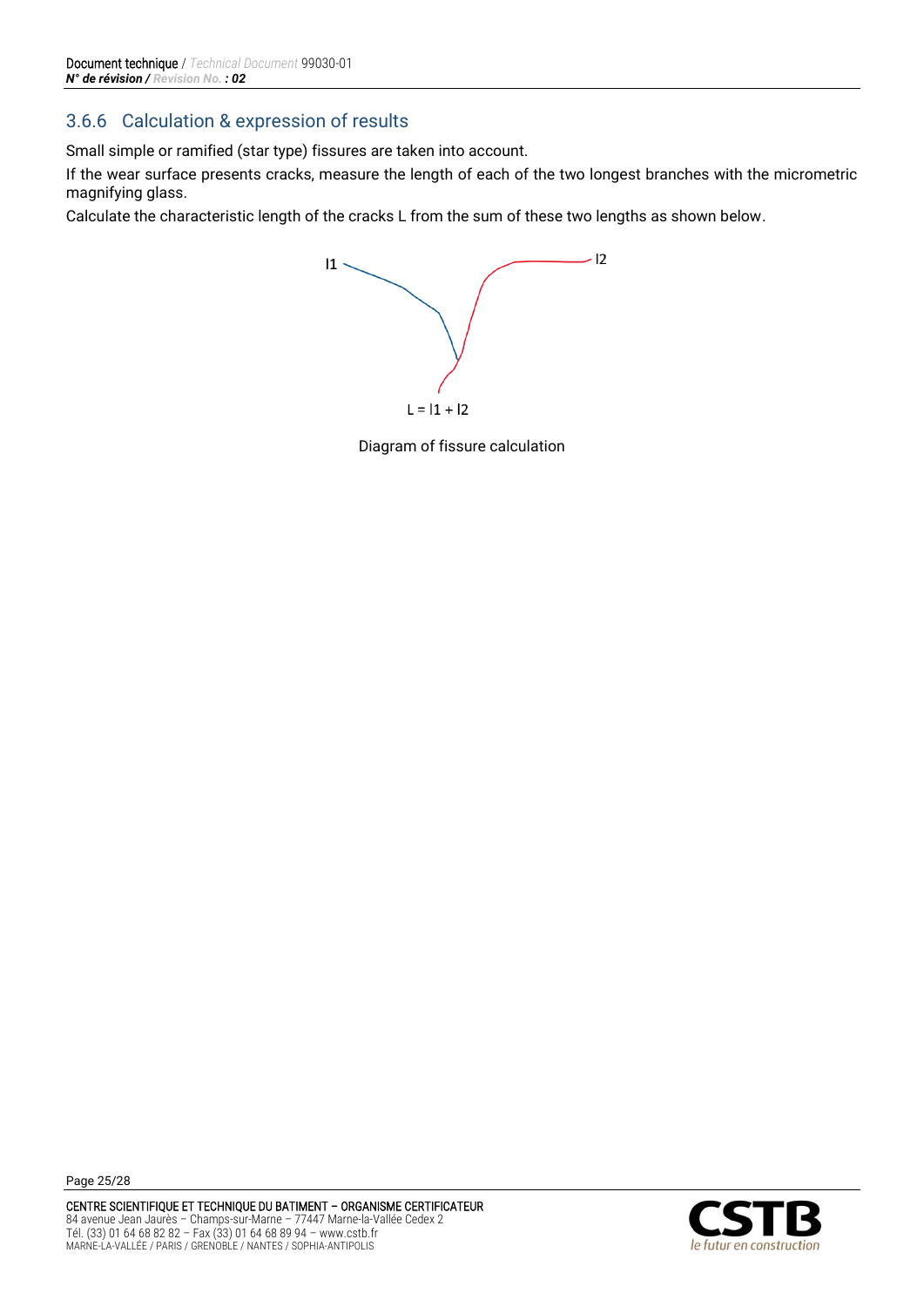# <span id="page-25-0"></span>3.7 Method M.7 – Determination of dimensional stability and curling after exposition to heat for plank dimension

#### 3.7.1 Introduction

See also the "General Dispositions" in §2.1 and the testing standard NF EN ISO 23999.

#### 3.7.2 Principles

For dimensional stability: determination of the relative change in distance between marks drawn in advance on the specimen, after exposure to a heat treatment under specified conditions.

For curling: measurement of the vertical deformation appearing on the specimen after exposure to a heat treatment under specified conditions.

#### 3.7.3 Equipment

Oven thermostatically controlled and ventilated, capable of being maintained at a uniform temperature of  $(80 \pm 2)$  °C and of which the radiation from the heating element does not directly reach the test specimens or support plates.

Full and rectified metallic support plates

The shapes and dimensions of these two-previous apparatus shall be such as:

- curling can be measured without removing the test specimens from the support plates,
- the clearance between the plates and the vertical walls of the oven should not be less than 50 mm,
- the vertical clearance between the support plates and between the plates and the oven should not be less than 100 mm,

Optical bench of a 200 mm range with a precision of 0,02 mm.

Micrometric stop on support or any other device giving at least a precision of 0,1 mm.

#### 3.7.4 Sampling and test specimen's preparation

Lay out the specimens as flat as possible and mark the manufacturing direction.

On each plank, take one specimen of longitudinal dimension between 225 and 250 mm, their edges shall be parallel to the manufacturing direction. The distance between the outer edge of the sample and nearest edge of the specimen shall be at least 100 mm.

About 20 mm from the longitudinal edges of each specimen, dram two lines (ℓ) of a distance of (200+1) mm and measure them with an optical bench. About 20 mm from transversal edges of each specimen, draw two lines (t) corresponding to the width of the specimen and measure them with the optical bench.



If necessary, measure the initial curl before doing the test.

Page 26/28



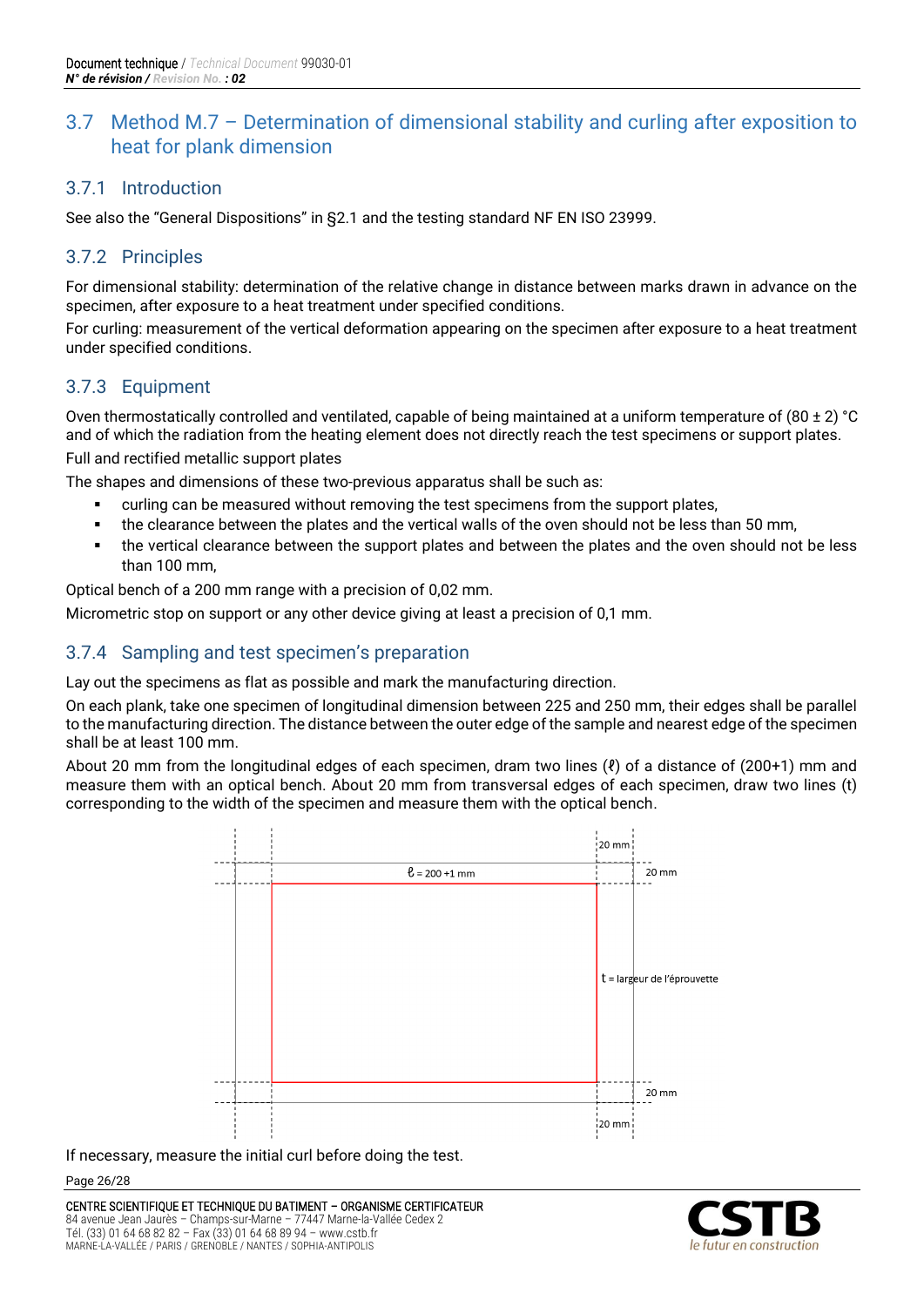### 3.7.5 Operational mode

Identical to the corresponding paragraph in the testing standard NF EN ISO 23999.

#### 3.7.6 Calculation and expression of results

Identical to the corresponding paragraph in the testing standard NF EN ISO 23999. In the case of curling measurement, the result is the measured value minus the average total thickness of the tested product.